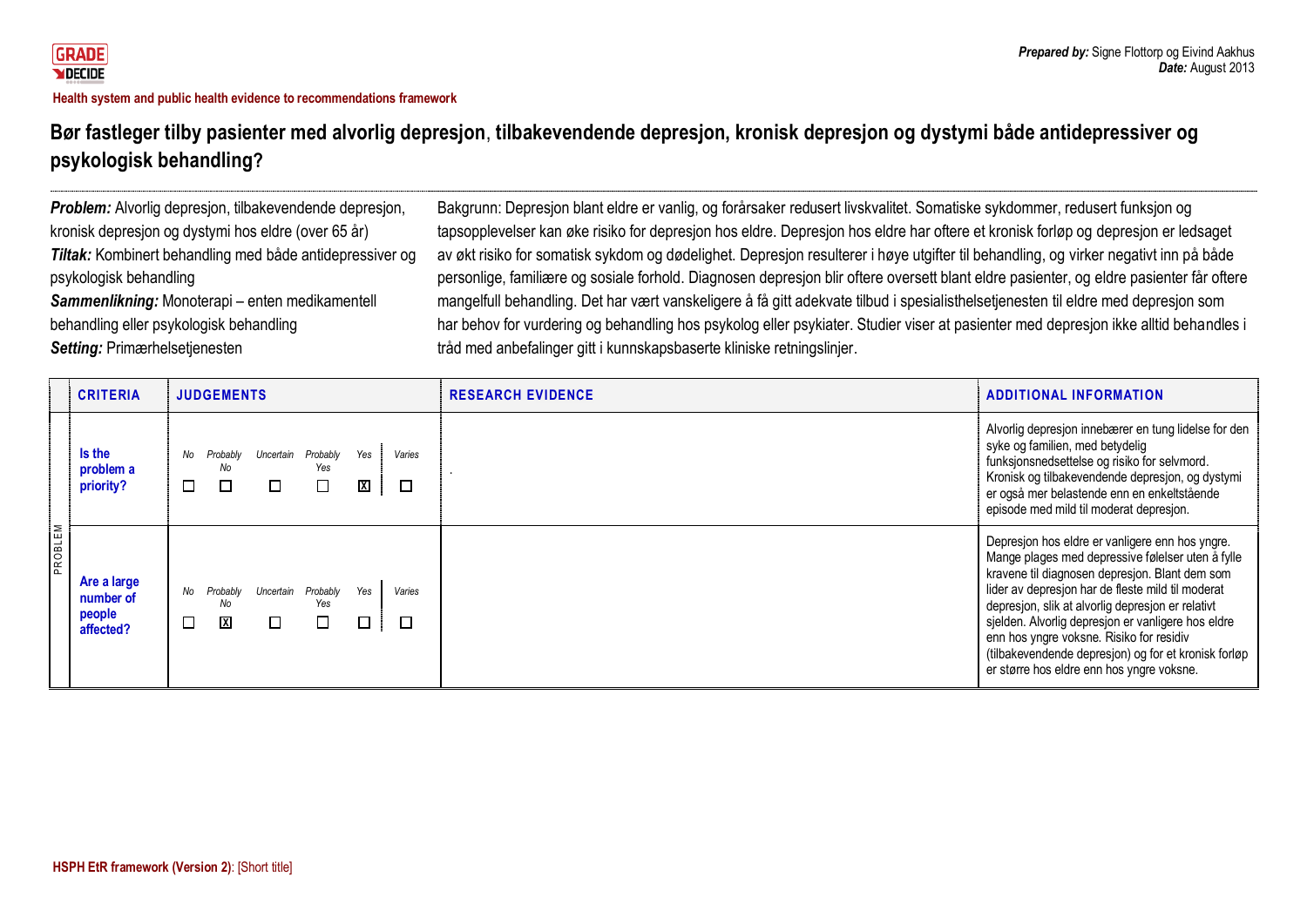

|                           | <b>CRITERIA</b>                                             | <b>JUDGEMENTS</b>                                                                                                              | <b>RESEARCH EVIDENCE</b>                                                                                                                                                                                                                                                                                                                                                                                                                                                                                                                                                                                                                                                                                                                                                           | <b>ADDITIONAL INFORMATION</b>                                                                                                                                                                                                                                                       |
|---------------------------|-------------------------------------------------------------|--------------------------------------------------------------------------------------------------------------------------------|------------------------------------------------------------------------------------------------------------------------------------------------------------------------------------------------------------------------------------------------------------------------------------------------------------------------------------------------------------------------------------------------------------------------------------------------------------------------------------------------------------------------------------------------------------------------------------------------------------------------------------------------------------------------------------------------------------------------------------------------------------------------------------|-------------------------------------------------------------------------------------------------------------------------------------------------------------------------------------------------------------------------------------------------------------------------------------|
|                           | Are the<br>desirable<br>anticipated<br>effects              | Probably<br>Probably<br>Yes<br><b>Varies</b><br>No<br>Uncertain<br>No<br>Yes<br>$\mathbf x$<br>$\Box$                          | <b>Summary of findings:</b><br>Antidepressants compared to psychotherapy for elderly with severe depression                                                                                                                                                                                                                                                                                                                                                                                                                                                                                                                                                                                                                                                                        | Både behandling med<br>antidepressiver og strukturert<br>psykologisk behandling har<br>dokumentert klinisk viktig effekt                                                                                                                                                            |
|                           | large?                                                      | $\Box$<br>$\Box$<br>◻<br>$\Box$                                                                                                | Bibliography: Depressive symptoms: <sup>1</sup> , <sup>2</sup> . Hazards/unintended effects: <sup>3</sup>                                                                                                                                                                                                                                                                                                                                                                                                                                                                                                                                                                                                                                                                          |                                                                                                                                                                                                                                                                                     |
|                           |                                                             |                                                                                                                                | No of<br>Quality of the Relative Anticipated absolute effects<br><b>Outcomes</b><br><b>Participants</b><br>evidence<br>effect<br><b>Risk with</b><br>Risk difference with<br>(95% C)<br>(studies)<br>(GRADE)<br>Psychotherapy Antidepressants (95% CI)<br>Follow up                                                                                                                                                                                                                                                                                                                                                                                                                                                                                                                | sammenliknet med placebo eller<br>vanlig behandling for pasienter med<br>avlorlig depresjon. Mange pasienter<br>foretrekker psykologisk behandling                                                                                                                                  |
|                           |                                                             |                                                                                                                                | 5995<br>The mean change in depressive<br>$\oplus \oplus \oplus$<br><b>Depressive</b><br>MODERATE <sup>2,3</sup><br>$(39 \text{ studies}^1)$<br>symptoms in the intervention groups<br>symptoms<br>due to<br>was<br>Depression scale<br>0.02 standard deviations higher<br>inconsistency<br>(0.1 lower to 0.13 higher)                                                                                                                                                                                                                                                                                                                                                                                                                                                              | framfor medikamentell behandling<br>ved depresjon. En metaanalyse av 67<br>studier med pasienter med angst og<br>depresjon, herav 40 studier med<br>pasienter med depresjon, viste ingen                                                                                            |
| OPTIONS<br>& HARMS OF THE |                                                             |                                                                                                                                | 241757<br>HR 1.54<br>48 per 1000 <sup>5</sup><br>All cause mortality<br>$\oplus \oplus \ominus$<br>25 more per 1000<br>LOW <sup>6</sup><br>$(1.48$ to<br>(from 22 more to 27<br>$(1$ study $)$<br>(SSRI vs no ADs)<br>$1.59)^4$<br>1-12 years<br>more)<br>Number of events per<br>patient-year -<br>measured with<br>electronic medical<br>record database <sup>4</sup>                                                                                                                                                                                                                                                                                                                                                                                                            | sikker forskjell i effekt mellom<br>behandling med antidepressiver (AD)<br>og psykoterapi (PT) mht. bedring av<br>symptomer (Cuijpers 2013) <sup>1</sup> . Flere<br>metaanalyser viser tilleggseffekt ved<br>å kombinere AD med PT,<br>sammenliknet med enten AD eller PT<br>alene. |
| BENEFITS                  | Are the<br>undesirable<br>anticipated<br>effects<br>small?  | Probably<br>Probably<br>Yes<br><b>Varies</b><br>No<br>Uncertain<br>No<br>Yes<br>$\Box$<br>X<br>$\Box$<br>$\Box$<br>$\Box$<br>□ | 204007<br>HR 1.66<br>61 per 1000<br>38 more per 1000<br>Falls (SSRIs vs no<br>$\oplus \oplus \ominus$<br>patient-years <sup>16</sup><br>LOW <sup>15</sup><br>$(1.58$ to<br>patient-years<br>$(1$ study $)$<br>ADs)<br>1.73)<br>(from 34 more to 42<br>1-12 years<br>Events recorded in<br>more)<br>electronic medical<br>record, rates per<br>patient-year <sup>4</sup>                                                                                                                                                                                                                                                                                                                                                                                                            |                                                                                                                                                                                                                                                                                     |
|                           |                                                             |                                                                                                                                | CI: Confidence interval; HR: Hazard ratio;                                                                                                                                                                                                                                                                                                                                                                                                                                                                                                                                                                                                                                                                                                                                         |                                                                                                                                                                                                                                                                                     |
|                           | What Is the<br>overall<br>certainty of<br>this<br>evidence? | No<br>included<br>studies<br>Very low<br>High<br>Low<br>Moderate<br>X<br>$\Box$<br>$\Box$<br>$\Box$<br>口                       | Cuijpers included 67 studies on anxiety and mood disorders. We have used the analyses from 39 studies on<br>major depression.<br><sup>2</sup> Heterogeneity, $I^2$ = 46 %.<br><sup>3</sup> We did not rate down for indirectness, although studies included all adults, not only elderly with severe<br>depression.<br><sup>4</sup> Adjusted for sex, age (five year bands), year, severity of depression, depression before age 65, smoking<br>status, Townsend deprivation score, coronary heart disease, diabetes, hypertension, cancer, dementia,<br>Parkinson's disease, hypothyroidism, obsessive-compulsive disorder, epilepsy/seizures, statins, non-steroidal<br>anti-inflammatory drugs, antipsychotics, lithium, aspirin, antihypertensive drugs, anticonvulsant drugs, |                                                                                                                                                                                                                                                                                     |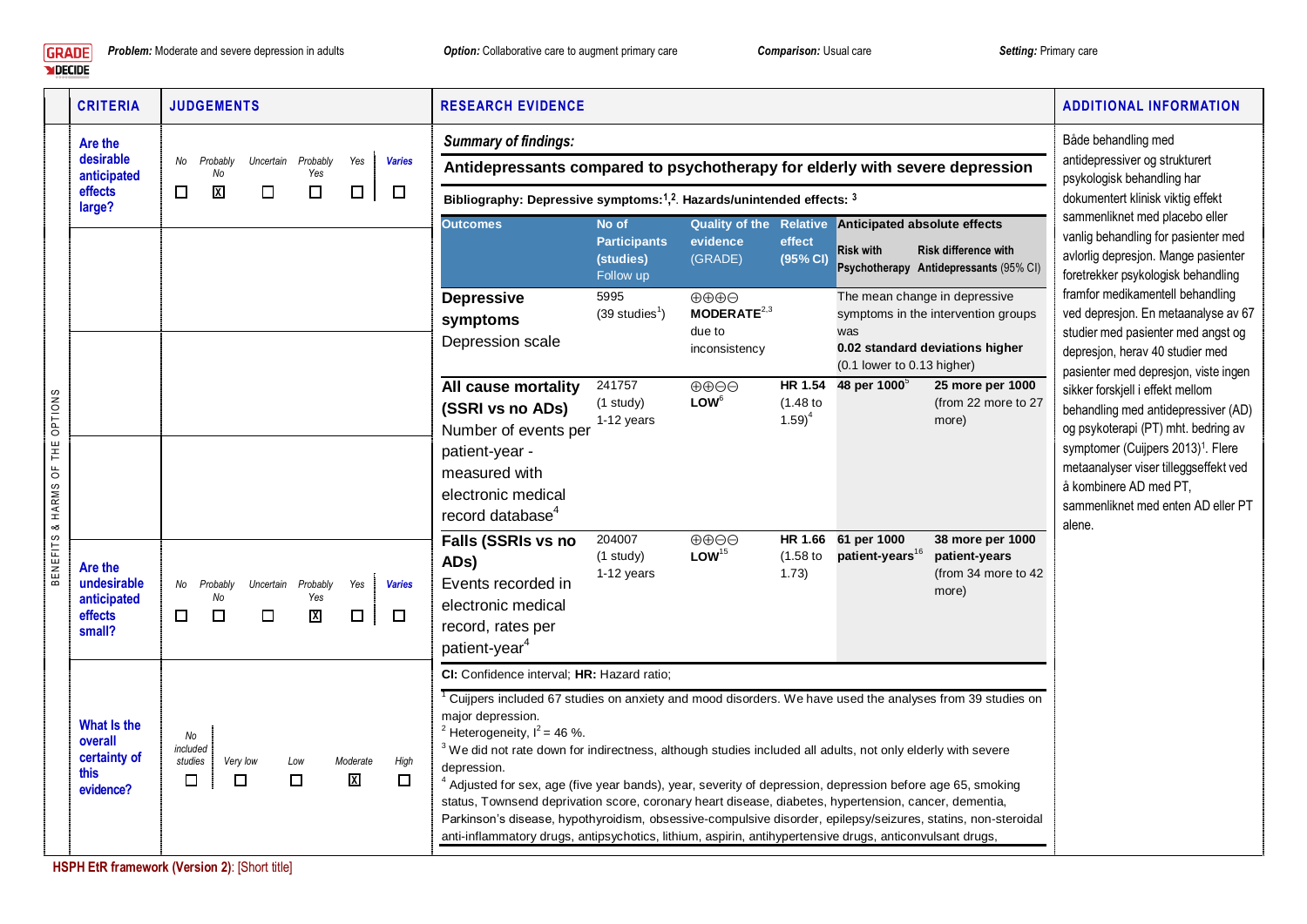

| <b>CRITERIA</b> | <b>JUDGEMENTS</b> | <b>RESEARCH EVIDENCE</b>                                                                                                                                                                                                                                                                                                                                                                                                                                                                                                                                                                                                                                          |                                                        |                                                                         |                    |                                                                                                                           |                                                                                                              | <b>ADDITIONAL INFORMATION</b> |
|-----------------|-------------------|-------------------------------------------------------------------------------------------------------------------------------------------------------------------------------------------------------------------------------------------------------------------------------------------------------------------------------------------------------------------------------------------------------------------------------------------------------------------------------------------------------------------------------------------------------------------------------------------------------------------------------------------------------------------|--------------------------------------------------------|-------------------------------------------------------------------------|--------------------|---------------------------------------------------------------------------------------------------------------------------|--------------------------------------------------------------------------------------------------------------|-------------------------------|
|                 |                   | hypnotics/anxiolytics; and stroke/transient ischaemic attack at baseline.<br><sup>5</sup> The control rate are patients not currently on ADs<br>$6$ This is a well done large observational study based on a primary care database from 570 general practices<br>in UK. As this is an observational study, it is susceptible to confounding by indication, channelling bias, and<br>residual confounding, so differences in characteristics between patients prescribed different antidepressant<br>drugs that could account for some of the associations between the drugs and the adverse outcomes may<br>remain. We decided not to downgrade further, however. |                                                        |                                                                         |                    |                                                                                                                           |                                                                                                              |                               |
|                 |                   | Bibliography: 4,5                                                                                                                                                                                                                                                                                                                                                                                                                                                                                                                                                                                                                                                 |                                                        |                                                                         |                    | Antidepressants in combination with psychotherapy compared to<br>antidepressants alone for elderly with severe depression |                                                                                                              |                               |
|                 |                   | <b>Outcomes</b>                                                                                                                                                                                                                                                                                                                                                                                                                                                                                                                                                                                                                                                   | No of                                                  | <b>Quality of the Relative</b>                                          |                    | <b>Anticipated absolute effects</b>                                                                                       |                                                                                                              |                               |
|                 |                   |                                                                                                                                                                                                                                                                                                                                                                                                                                                                                                                                                                                                                                                                   | <b>Participants evidence</b><br>(studies)<br>Follow up | (GRADE)                                                                 | effect<br>(95% CI) | <b>Risk with</b><br>alone                                                                                                 | <b>Risk difference with</b><br>Antidepressants Antidepressants in combination<br>with psychotherapy (95% CI) |                               |
|                 |                   | Symptom<br>change<br><b>Scales</b>                                                                                                                                                                                                                                                                                                                                                                                                                                                                                                                                                                                                                                | 11836<br>(25 <sup>2</sup> )                            | $\oplus \oplus \oplus$<br>$MODERATE^{3,4}$<br>due to risk of<br>bias    |                    | groups (AD+PT) was<br>0.31 standard deviations higher<br>$(0.2 \text{ to } 0.43 \text{ higher})^1$                        | The mean symptom change in the intervention                                                                  |                               |
|                 |                   | Response 1842                                                                                                                                                                                                                                                                                                                                                                                                                                                                                                                                                                                                                                                     |                                                        | $\oplus \oplus \oplus$                                                  | OR 1.86            | Moderate <sup>5</sup>                                                                                                     |                                                                                                              |                               |
|                 |                   | rate                                                                                                                                                                                                                                                                                                                                                                                                                                                                                                                                                                                                                                                              | (16 <sup>6</sup> )<br>12 weeks                         | <b>MODERATE</b> <sup>3,4</sup> (1.38 to<br>due to risk of 2.52)<br>bias |                    | 240 per 1000                                                                                                              | 130 more per 1000<br>(from 64 more to 203<br>more)                                                           |                               |
|                 |                   | <b>Dropout</b>                                                                                                                                                                                                                                                                                                                                                                                                                                                                                                                                                                                                                                                    | $\tilde{?}$                                            | $\oplus \oplus \ominus$                                                 | OR 0.86            | Moderate <sup>1</sup>                                                                                                     |                                                                                                              |                               |
|                 |                   | rates all<br>studies                                                                                                                                                                                                                                                                                                                                                                                                                                                                                                                                                                                                                                              | (16 <sup>6</sup> )                                     | LOW <sup>3,7</sup><br>due to risk of 1.24)<br>bias,<br>imprecision      | $(0.6)$ to         | 250 per 1000                                                                                                              | 27 fewer per 1000<br>(from 83 fewer to 42<br>more)                                                           |                               |
|                 |                   | <b>Dropout</b>                                                                                                                                                                                                                                                                                                                                                                                                                                                                                                                                                                                                                                                    | $\tilde{?}$                                            | $\oplus \oplus \ominus$                                                 | OR 1.11            | Moderate <sup>1</sup>                                                                                                     |                                                                                                              |                               |
|                 |                   | rates < $12^{(9)}$<br>weeks                                                                                                                                                                                                                                                                                                                                                                                                                                                                                                                                                                                                                                       |                                                        | LOW <sup>3,7</sup><br>due to risk of 1.74)<br>bias,<br>imprecision      | $(0.71$ to         | 250 per 1000                                                                                                              | 20 more per 1000<br>(from 59 fewer to 117<br>more)                                                           |                               |
|                 |                   | <b>Dropout</b>                                                                                                                                                                                                                                                                                                                                                                                                                                                                                                                                                                                                                                                    | $\overline{\mathbf{?}}$                                | $\oplus \oplus \oplus \ominus$                                          | OR 0.59            | Moderate <sup>1</sup>                                                                                                     |                                                                                                              |                               |
|                 |                   |                                                                                                                                                                                                                                                                                                                                                                                                                                                                                                                                                                                                                                                                   |                                                        |                                                                         |                    |                                                                                                                           |                                                                                                              |                               |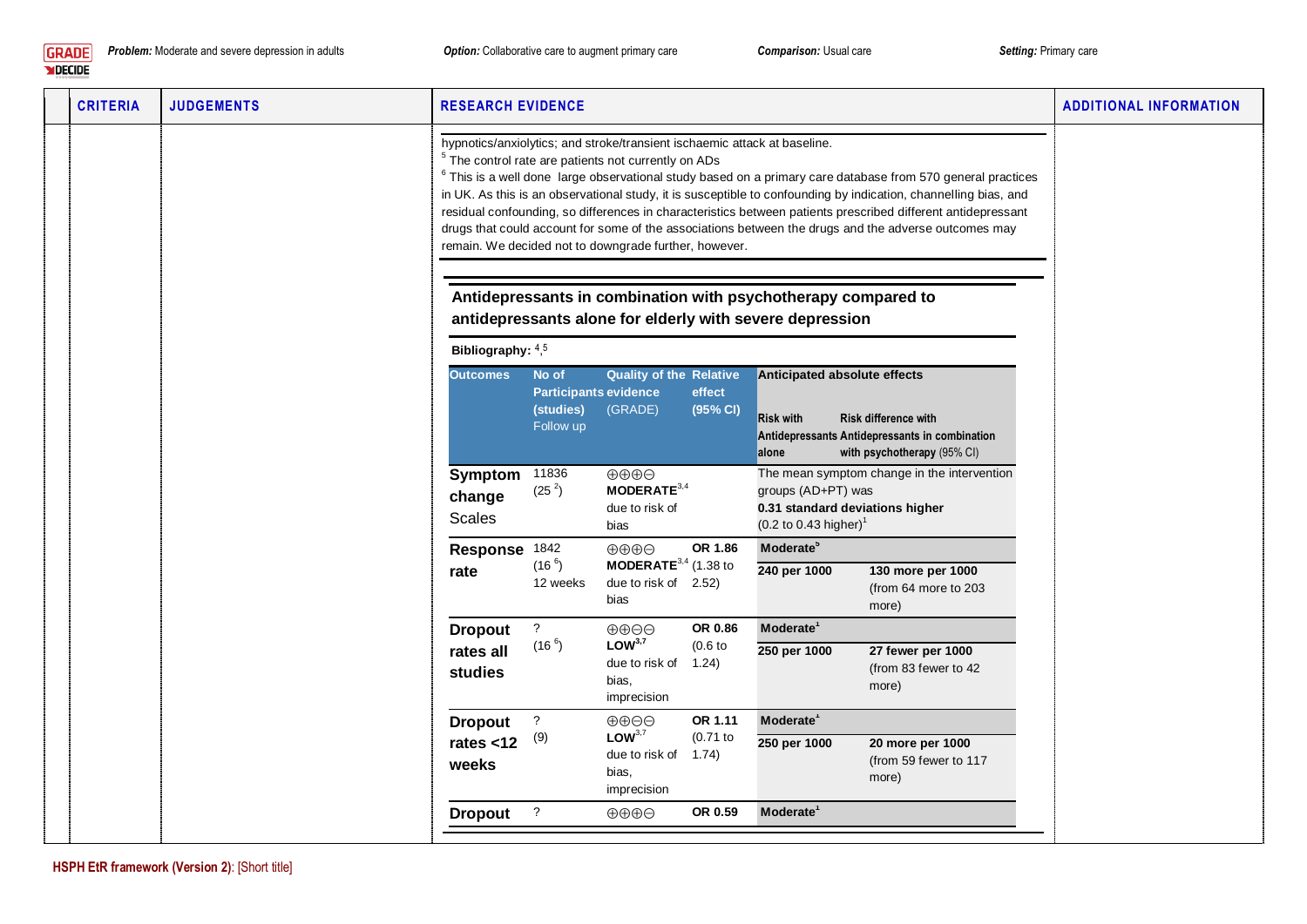

| <b>CRITERIA</b> | <b>JUDGEMENTS</b> | <b>RESEARCH EVIDENCE</b>                                                                                                                                                                                                                                                                                                                                                                                                                                                                                                                                                                                                                                                                                                                                                                                                                                                                                                                                                                                                                                                                                                                                                                                                                                                                                                                                                          | <b>ADDITIONAL INFORMATION</b> |
|-----------------|-------------------|-----------------------------------------------------------------------------------------------------------------------------------------------------------------------------------------------------------------------------------------------------------------------------------------------------------------------------------------------------------------------------------------------------------------------------------------------------------------------------------------------------------------------------------------------------------------------------------------------------------------------------------------------------------------------------------------------------------------------------------------------------------------------------------------------------------------------------------------------------------------------------------------------------------------------------------------------------------------------------------------------------------------------------------------------------------------------------------------------------------------------------------------------------------------------------------------------------------------------------------------------------------------------------------------------------------------------------------------------------------------------------------|-------------------------------|
|                 |                   | $MODERATE3,4 (0.39 to$<br>rates > 12 $(6 \text{ studies}^6)$<br>250 per 1000<br>86 fewer per 1000<br>due to risk of 0.88)<br>(from 23 fewer to 135<br>weeks<br>fewer)<br>bias                                                                                                                                                                                                                                                                                                                                                                                                                                                                                                                                                                                                                                                                                                                                                                                                                                                                                                                                                                                                                                                                                                                                                                                                     |                               |
|                 |                   | CI: Confidence interval; OR: Odds ratio;<br><sup>1</sup> No absolute numbers or data on dropout rates given in review. Control group in systematic review of<br>de Maat et al. <sup>6</sup> used here.<br><sup>2</sup> Cuijpers et al: Adding psychotherapy to pharmacotherapy in the treatment of depressive disorders in<br>adults: A meta-analysis. Depression and anxiety 2009. <sup>4</sup><br><sup>3</sup> Blinding of patients regarding psychotherapy not possible. Methodological quality of several of the<br>included studies not optimal.<br><sup>4</sup> Effect size in favour of combined treatment with psychotherapy and antidepressives compared with<br>AD alone. Studies on adults with depression, not only older adults with severe depression. Subgroup<br>analysis did not find significant differences in effect size based on patient groups, however, except for<br>lower effect sized in patients with dysthymia. Hence we have chosen not rated down for indirectness.<br><sup>5</sup> Response rate not stated, 24% in control group in systematic review by Gensichen 2006. <sup>7</sup><br><sup>6</sup> Pampallona Arch Gen Psych 2004. <sup>5</sup><br><sup>7</sup> Wide confidence interval crossing line of no difference.<br>Antidepressants combined with psychotherapy compared to psychotherapy<br>alone for elderly with severe depression |                               |
|                 |                   | Bibliography: Cuijpers P et al. 2009 <sup>4</sup>                                                                                                                                                                                                                                                                                                                                                                                                                                                                                                                                                                                                                                                                                                                                                                                                                                                                                                                                                                                                                                                                                                                                                                                                                                                                                                                                 |                               |
|                 |                   | <b>Outcomes</b><br>Quality of the Relative effect Anticipated absolute effects<br>No of<br><b>Participants evidence</b><br>(95% CI)<br><b>Risk with</b><br><b>Risk difference with</b><br>(studies)<br>(GRADE)<br>Psychotherapy antidepressants combined with<br>Follow up<br>alone<br>psychotherapy<br>(95% CI)                                                                                                                                                                                                                                                                                                                                                                                                                                                                                                                                                                                                                                                                                                                                                                                                                                                                                                                                                                                                                                                                  |                               |
|                 |                   | Depressive? <sup>3</sup><br>$\oplus \oplus \oplus$<br>The mean change in depressive symptoms<br><b>symptoms</b> (19 studies) MODERATE <sup>2</sup><br>in the intervention groups $(AD + PT)$ was<br>0.35 standard deviations higher<br>due to risk of<br>Depression<br>(0.24 to 0.45 higher)<br>bias<br>scales                                                                                                                                                                                                                                                                                                                                                                                                                                                                                                                                                                                                                                                                                                                                                                                                                                                                                                                                                                                                                                                                    |                               |
|                 |                   | $2^3$<br><b>RR 1.22</b><br>Moderate <sup>1</sup><br>$\oplus\oplus\oplus$<br>Recovery<br>(17 studies) <b>MODERATE</b> <sup>2</sup><br>$(1.14 \text{ to } 1.29)$<br>344 per 1000<br>76 more per 1000<br>rate<br>due to risk of<br>(from 48 more to 100 more)                                                                                                                                                                                                                                                                                                                                                                                                                                                                                                                                                                                                                                                                                                                                                                                                                                                                                                                                                                                                                                                                                                                        |                               |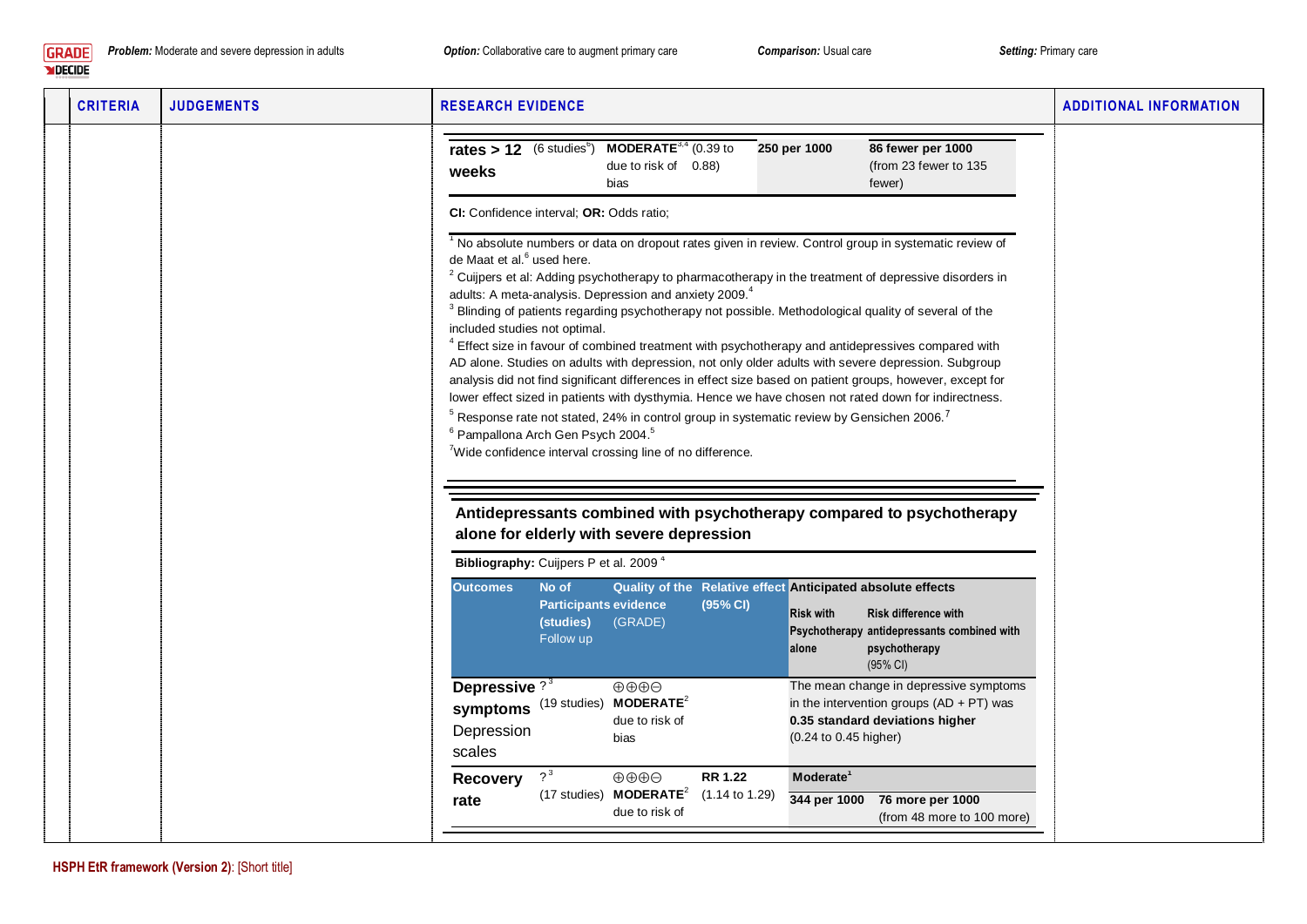

| <b>CRITERIA</b> | <b>JUDGEMENTS</b> | <b>RESEARCH EVIDENCE</b>                                                                                                                                                 |                                                                       |                                                                                                                                                                                                                                              |                               |                                              |                                                                                                                                                                                                                                                                                    | <b>ADDITIONAL INFORMATION</b> |
|-----------------|-------------------|--------------------------------------------------------------------------------------------------------------------------------------------------------------------------|-----------------------------------------------------------------------|----------------------------------------------------------------------------------------------------------------------------------------------------------------------------------------------------------------------------------------------|-------------------------------|----------------------------------------------|------------------------------------------------------------------------------------------------------------------------------------------------------------------------------------------------------------------------------------------------------------------------------------|-------------------------------|
|                 |                   | <b>Dropout</b><br>rate<br>CI: Confidence interval; RR: Risk ratio;<br>risks for groups receiving psychotherapy only.<br><sup>2</sup> Quality if included studies varied. | bias<br>$2^3$<br>(9 studies)<br>bias                                  | $\oplus \oplus \oplus \ominus$<br><b>RR 0.77</b><br>MODERATE <sup>2</sup><br>due to risk of<br>review (934 in the psychological treatment groups, and 904 in the combined treatment groups).                                                 | $(0.67 \text{ to } 0.90)$     | Moderate <sup>1</sup><br>244 per 1000        | 56 fewer per 1000<br>(from 24 fewer to 81 fewer)<br>$1$ Rates not reported, we have chosen rates in control groups in review of de Maat $6$ chosen as illustrative<br>$3$ Number of participants in the studies not stated. Totally 19 studies with 1,838 subjects included in the |                               |
|                 |                   | <b>Outcomes</b>                                                                                                                                                          | No of<br>Participants evidence<br>(studies)<br>Follow up              | Antidepressants in combination with psychotherapy compared to<br>antidepressants alone for elderly patients with chronic depression<br>depressive disorder: a systematic review. Can J Psychiatry 2013 8<br><b>Quality of the</b><br>(GRADE) | effect<br>(95% CI)            | <b>Risk with</b><br>Antidepressants<br>alone | Bibliography: Spijker J et al. Psychotherapy, antidepressants, and their combination for chronic major<br>Relative Anticipated absolute effects<br><b>Risk difference with</b><br>Antidepressants in<br>combination with                                                           |                               |
|                 |                   | <b>Depressive</b><br>symptoms<br><b>HRSD</b><br><b>Remission</b>                                                                                                         | 446<br>$(1$ study <sup>2</sup> )<br>12 weeks<br>446                   | $\oplus \oplus \oplus \ominus$<br>MODERATE <sup>3,4</sup><br>due to<br>indirectness<br>$\oplus \oplus \oplus \ominus$                                                                                                                        |                               | (0 to 0 higher) $1$<br>RR 1.66 291 per 1000  | psychotherapy (95% CI)<br>The mean depressive symptoms in the<br>intervention groups (AD+PT) was<br>0.59 standard deviations higher<br>192 more per 1000                                                                                                                           |                               |
|                 |                   | <b>HDRS</b><br><b>Response</b><br><b>HDRS</b>                                                                                                                            | $(1$ study <sup>2</sup> )<br>446<br>$(1 \text{ study}^2)$<br>12 weeks | MODERATE <sup>3,5</sup><br>due to imprecision 2.12)<br>$\oplus \oplus \ominus$<br>$LOW^{3,5}$<br>due to<br>indirectness,                                                                                                                     | (1.3)<br>$(0.93)$ to<br>(1.9) | RR 1.32 186 per 1000                         | (from 87 more to 326<br>more)<br>60 more per 1000<br>(from 13 fewer to 168<br>more)                                                                                                                                                                                                |                               |
|                 |                   |                                                                                                                                                                          |                                                                       | imprecision<br><sup>1</sup> Confidence interval not stated, but P value for comparison between groups > 0.001                                                                                                                                |                               |                                              | $2$ Keller et al. A comparison of nefazodone, the cognitive behavioral-analysis system of psychotherapy,                                                                                                                                                                           |                               |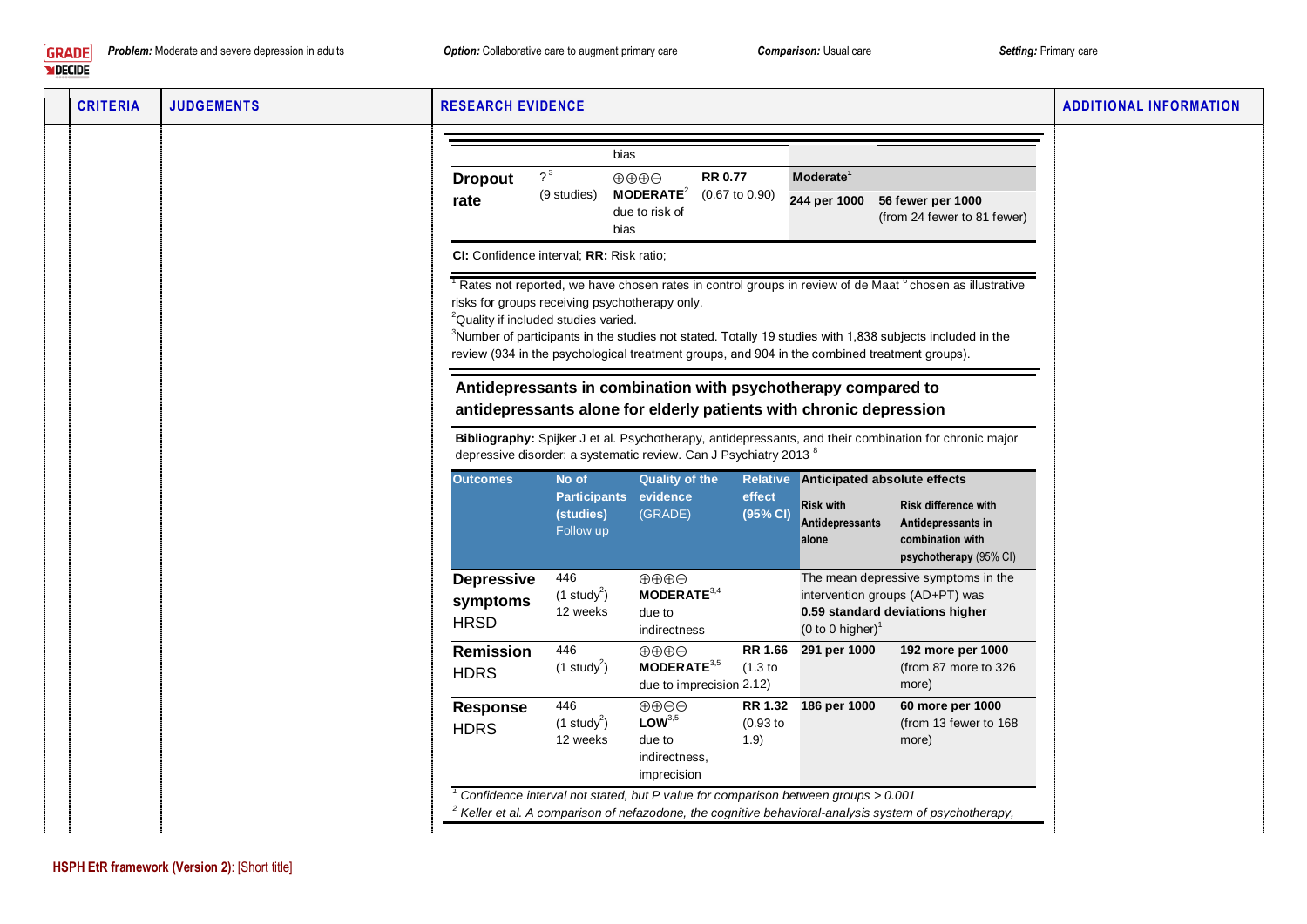

| <b>CRITERIA</b> | <b>JUDGEMENTS</b> | <b>RESEARCH EVIDENCE</b>                                                                                                                                                                                                                                                                                                             |                                                                 |                                                                                                                                                                                                                                                                                                                                                                                                                                                  |                                       |                                                                            |                                                                                                                                                                                                                                                                                                                                           | <b>ADDITIONAL INFORMATION</b> |
|-----------------|-------------------|--------------------------------------------------------------------------------------------------------------------------------------------------------------------------------------------------------------------------------------------------------------------------------------------------------------------------------------|-----------------------------------------------------------------|--------------------------------------------------------------------------------------------------------------------------------------------------------------------------------------------------------------------------------------------------------------------------------------------------------------------------------------------------------------------------------------------------------------------------------------------------|---------------------------------------|----------------------------------------------------------------------------|-------------------------------------------------------------------------------------------------------------------------------------------------------------------------------------------------------------------------------------------------------------------------------------------------------------------------------------------|-------------------------------|
|                 |                   | and their combination for the treatment of chronic depression. N Engl J Med 2000;342:1462-70.<br>sizes for studies on patients with depression in general. We have chosen not to grade down for<br>imprecision, based on this indirect evidence from other studies.<br>$5$ Wide confidence interval, crossing line of no difference. |                                                                 | <sup>3</sup> Study from US on adult with chronic major depressive disorder, 681 adults with a chronic nonpsychotic<br>major depressive disorder randomly assigned to 12 weeks of outpatient treatment with nefazodone, the<br>cognitive behavioral-analysis system of psychotherapy (16 to 20 sessions), or both. Mean age 43 years.<br>$4$ One study only, but effect size of combination of AD + PT compared with AD only is similar to effect |                                       |                                                                            |                                                                                                                                                                                                                                                                                                                                           |                               |
|                 |                   |                                                                                                                                                                                                                                                                                                                                      |                                                                 | alone for elderly patients with chronic depression                                                                                                                                                                                                                                                                                                                                                                                               |                                       |                                                                            | Antidepressants combined with psychotherapy compared to psychotherapy                                                                                                                                                                                                                                                                     |                               |
|                 |                   |                                                                                                                                                                                                                                                                                                                                      |                                                                 | Bibliography: Spijker et al 2013 <sup>8</sup> , Keller et al 2000 <sup>9</sup>                                                                                                                                                                                                                                                                                                                                                                   |                                       |                                                                            |                                                                                                                                                                                                                                                                                                                                           |                               |
|                 |                   | <b>Outcomes</b>                                                                                                                                                                                                                                                                                                                      | No of<br><b>Participants evidence</b><br>(studies)<br>Follow up | <b>Quality of the</b><br>(GRADE)                                                                                                                                                                                                                                                                                                                                                                                                                 | <b>Relative</b><br>effect<br>(95% CI) | Anticipated absolute effects<br><b>Risk with</b><br>Psychotherapy<br>alone | Risk difference with<br>Antidepressants combined<br>with psychotherapy (95% CI)                                                                                                                                                                                                                                                           |                               |
|                 |                   | <b>Depressive</b><br>symptoms<br><b>HRSD</b>                                                                                                                                                                                                                                                                                         | 442<br>$(1$ study <sup>2</sup> )<br>12 weeks                    | $\oplus \oplus \ominus$<br>LOW <sup>3</sup><br>due to risk of<br>bias,<br>indirectness                                                                                                                                                                                                                                                                                                                                                           |                                       | (0 to 0 higher) $1$                                                        | The mean change in depressive symptoms<br>in the intervention groups (AD+PT) was<br>0.64 standard deviations higher                                                                                                                                                                                                                       |                               |
|                 |                   | <b>Remission</b><br><b>HDRS</b>                                                                                                                                                                                                                                                                                                      | 442<br>$(1$ study <sup>2</sup> )<br>12 weeks                    | $\oplus \oplus \oplus$<br>MODERATE <sup>3</sup><br>due to<br>indirectness                                                                                                                                                                                                                                                                                                                                                                        | <b>RR 1.45</b><br>(1.15)<br>1.82)     | 333 per 1000                                                               | 150 more per 1000<br>(from 50 more to 273<br>more)                                                                                                                                                                                                                                                                                        |                               |
|                 |                   | <b>Response</b><br><b>HSRD</b>                                                                                                                                                                                                                                                                                                       | 442<br>$(1 \text{ study}^2)$<br>12 weeks                        | $\oplus \oplus \oplus \ominus$<br><b>MODERATE<sup>3</sup></b><br>due to<br>indirectness                                                                                                                                                                                                                                                                                                                                                          | RR 1.73<br>$(1.16 -$<br>2.57)         | 144 per 1000                                                               | 105 more per 1000<br>(from 23 more to 225<br>more)                                                                                                                                                                                                                                                                                        |                               |
|                 |                   | CI: Confidence interval; RR: Risk ratio;                                                                                                                                                                                                                                                                                             |                                                                 |                                                                                                                                                                                                                                                                                                                                                                                                                                                  |                                       |                                                                            |                                                                                                                                                                                                                                                                                                                                           |                               |
|                 |                   | $2$ Keller et al. A 2000 $9$ .<br>or both.                                                                                                                                                                                                                                                                                           |                                                                 | $1$ CI not stated, but P value for comparison between groups < 0.001.                                                                                                                                                                                                                                                                                                                                                                            |                                       |                                                                            | <sup>3</sup> One study from US only, mean age 43 years, Study on adult with chronic major depressive disorder, 681<br>adults with a chronic nonpsychotic major depressive disorder randomly assigned to 2 weeks of outpatient<br>treatment with nefazodone, the cognitive behavioral-analysis system of psychotherapy (16 to 20sessions), |                               |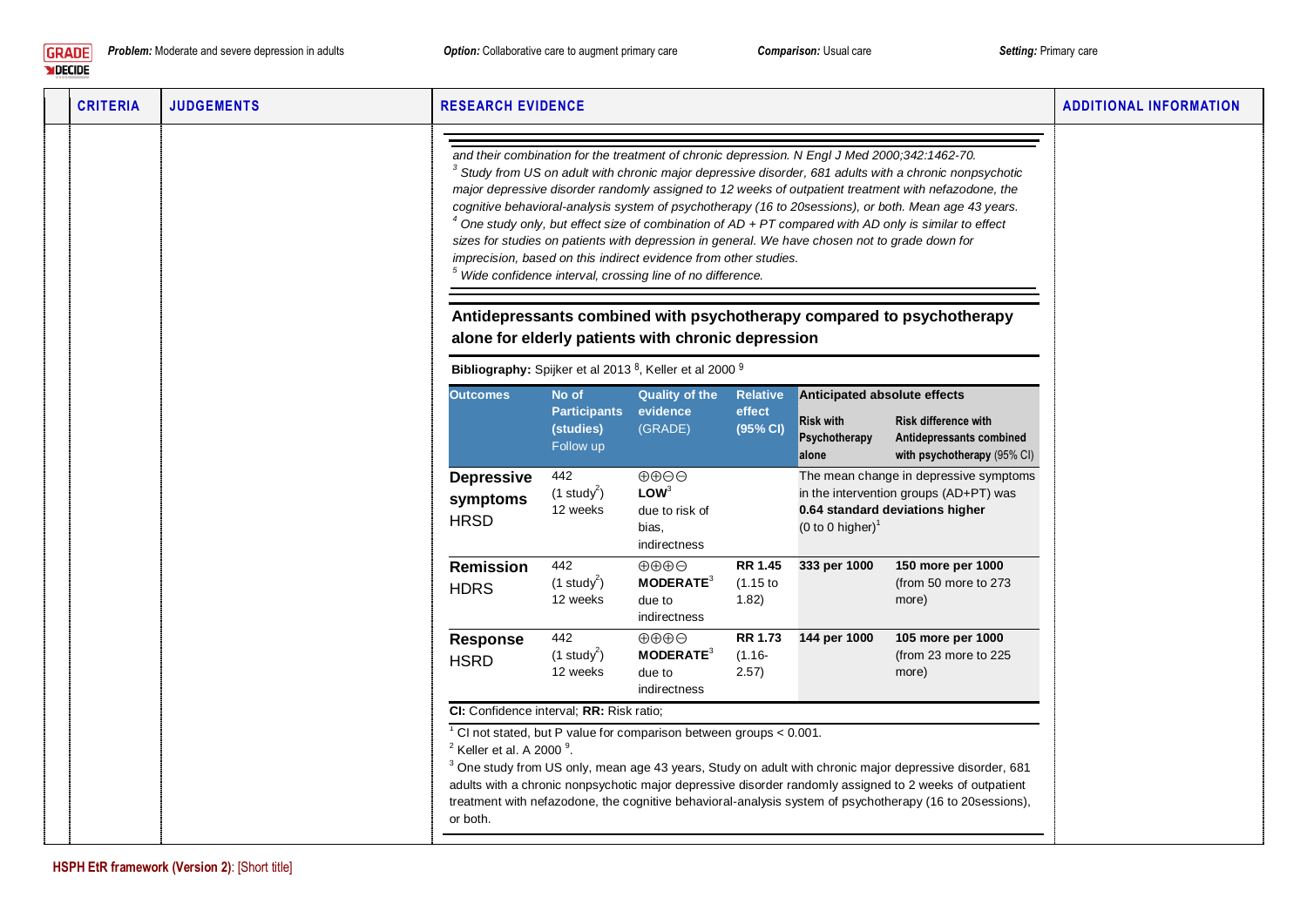

| <b>CRITERIA</b> | <b>JUDGEMENTS</b> | <b>RESEARCH EVIDENCE</b>                                            |                                                                 |                                                                                          |                    |                                                                                                |                                                                                | <b>ADDITIONAL INFORMATION</b> |
|-----------------|-------------------|---------------------------------------------------------------------|-----------------------------------------------------------------|------------------------------------------------------------------------------------------|--------------------|------------------------------------------------------------------------------------------------|--------------------------------------------------------------------------------|-------------------------------|
|                 |                   |                                                                     |                                                                 |                                                                                          |                    |                                                                                                |                                                                                |                               |
|                 |                   |                                                                     |                                                                 |                                                                                          |                    |                                                                                                | Psychotherapy compared to usual care for elderly patients with dysthymia       |                               |
|                 |                   | Bibliography: Cuijpers P et al. 2010. <sup>10</sup>                 |                                                                 |                                                                                          |                    |                                                                                                |                                                                                |                               |
|                 |                   | <b>Outcomes</b>                                                     | No of<br><b>Participants evidence</b><br>(studies)<br>Follow up | (GRADE)                                                                                  | effect<br>(95% CI) | Quality of the Relative Anticipated absolute effects<br>Risk with Care as<br>usual or waitlist | Risk difference with<br>Psychotherapy (95% CI)                                 |                               |
|                 |                   | <b>Depressive</b><br>symptoms<br>Depression<br>scales               | 0<br>(3 studies)                                                | $\oplus \oplus \oplus$<br>$MODERATE$ <sup>1</sup><br>due to risk of<br>bias              |                    | in the intervention groups was<br>0.21 standard deviations higher<br>(0.02 to 0.41 higher)     | The mean change in depressive symptoms                                         |                               |
|                 |                   | <b>Adverse</b><br>events                                            | $\mathsf 0$<br>(0)                                              |                                                                                          |                    | No information on potential adverse<br>events with psychotherapy                               |                                                                                |                               |
|                 |                   | CI: Confidence interval; RR: Risk ratio;                            |                                                                 |                                                                                          |                    |                                                                                                |                                                                                |                               |
|                 |                   | <sup>1</sup> Quality of studies varied, lack of blinding a problem. |                                                                 |                                                                                          |                    |                                                                                                |                                                                                |                               |
|                 |                   |                                                                     |                                                                 |                                                                                          |                    | Psychological treatment vs antidepressants for elderly with dysthymia                          |                                                                                |                               |
|                 |                   | Bibliography: Cuijpers P et al. 2010. <sup>10</sup>                 |                                                                 |                                                                                          |                    |                                                                                                |                                                                                |                               |
|                 |                   | <b>Outcomes</b>                                                     | No of                                                           |                                                                                          |                    | Quality of the Relative Anticipated absolute effects                                           |                                                                                |                               |
|                 |                   |                                                                     | Participants evidence<br>(studies)<br>Follow up                 | (GRADE)                                                                                  | effect<br>(95% CI) | <b>Risk with</b><br>Antidepressants                                                            | <b>Risk difference with</b><br>Psychological treatment<br>(95% CI)             |                               |
|                 |                   | <b>Depressive</b><br>symptoms<br>depression<br>scales               | $0^3$<br>(3 studies)                                            | $\oplus \oplus \ominus$<br>LOW <sup>4,5</sup><br>due to risk of<br>bias,<br>indirectness |                    | The mean change in depressive<br>$(0.18 \text{ to } 0.75 \text{ lower})^1$                     | symptoms in the intervention groups (PT)<br>was 0.47 standard deviations lower |                               |
|                 |                   | Dropout rate $0^3$                                                  |                                                                 | $\oplus \oplus \ominus$                                                                  | <b>RR 0.97</b>     | Moderate <sup>2</sup>                                                                          |                                                                                |                               |
|                 |                   |                                                                     | (5 studies)                                                     | LOW <sup>4,5</sup><br>due to risk of<br>bias,<br>indirectness                            | (0.73)<br>(1.28)   | 244 per 1000 <sup>3</sup>                                                                      | 7 fewer per 1000<br>(from 66 fewer to 68<br>more)                              |                               |
|                 |                   | CI: Confidence interval; RR: Risk ratio;                            |                                                                 |                                                                                          |                    |                                                                                                |                                                                                |                               |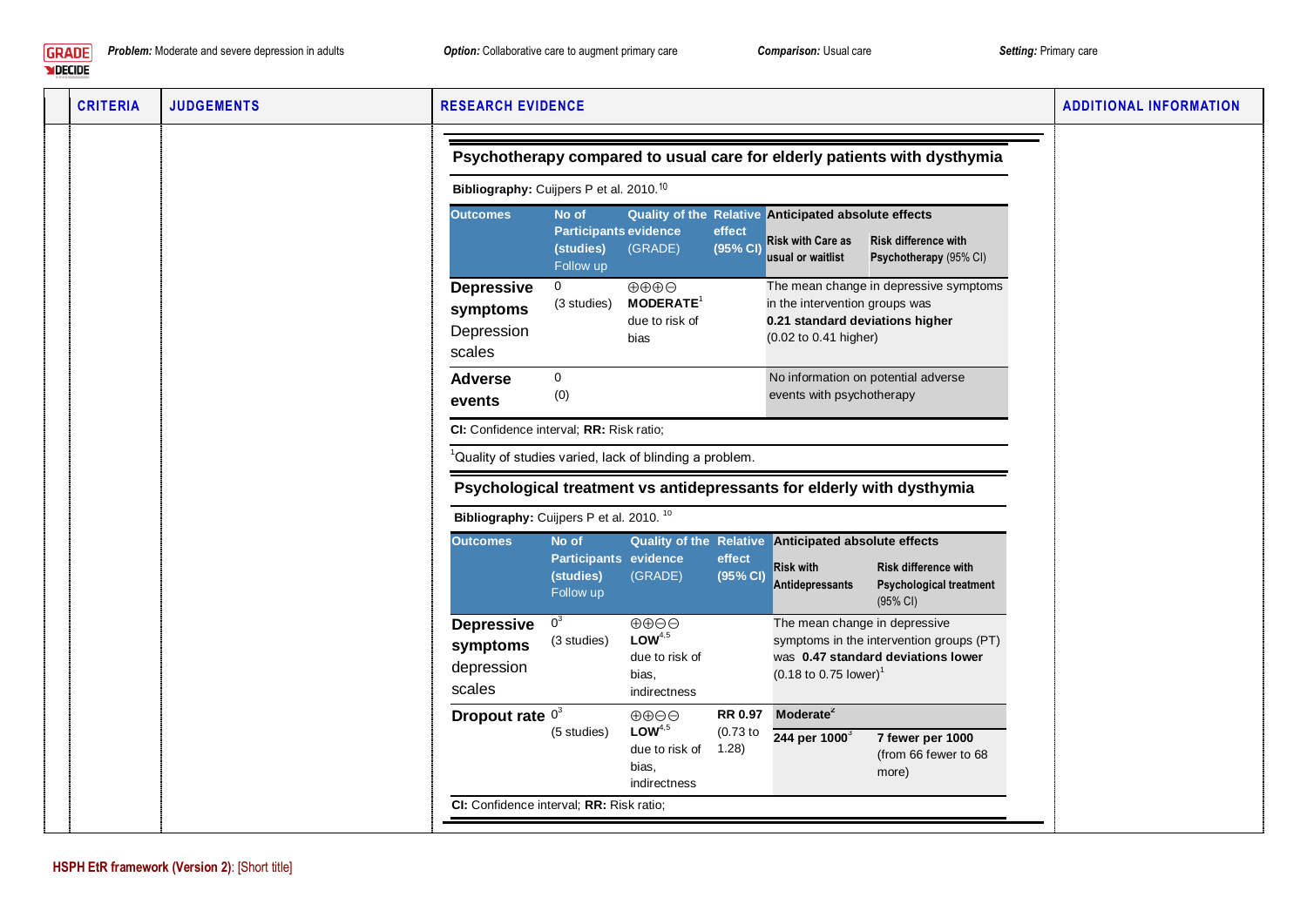

| <b>CRITERIA</b> | <b>JUDGEMENTS</b> | <b>RESEARCH EVIDENCE</b>                                                                                                                                                                                                                                                                                                                                                                                                                                                                                                                                                                                                                                                                                                                                  |                                                                 |                                                                                                                        |                                       |                                                                                                     |                                                                                                                                                                                                                                                                                                                                      | <b>ADDITIONAL INFORMATION</b> |
|-----------------|-------------------|-----------------------------------------------------------------------------------------------------------------------------------------------------------------------------------------------------------------------------------------------------------------------------------------------------------------------------------------------------------------------------------------------------------------------------------------------------------------------------------------------------------------------------------------------------------------------------------------------------------------------------------------------------------------------------------------------------------------------------------------------------------|-----------------------------------------------------------------|------------------------------------------------------------------------------------------------------------------------|---------------------------------------|-----------------------------------------------------------------------------------------------------|--------------------------------------------------------------------------------------------------------------------------------------------------------------------------------------------------------------------------------------------------------------------------------------------------------------------------------------|-------------------------------|
|                 |                   | <sup>1</sup> Pharmacotherapy more effective in reducing depressive symptoms than psychotherapy for patients<br>with dysthymia.<br><sup>2</sup> Rates not reported, we have chosen rates in control groups in review of de Maat <sup>6</sup> as illustrative<br>risks for groups receiving psychotherapy only.<br><sup>3</sup> Number of patients not stated.<br><sup>4</sup> Quality of trials varied, lack of blinding not possible and a risk of bias.<br>${}^{5}$ This analyses included all studies in the review, patients with different types of chronic depression,<br>not only dysthymia, and not only elderly patients.<br>Combined therapy (antidepressants and psychotherapy) compared to<br>antidepressants alone for elderly with dysthymia |                                                                 |                                                                                                                        |                                       |                                                                                                     |                                                                                                                                                                                                                                                                                                                                      |                               |
|                 |                   | Bibliography: Cuijpers P et al. 2010. <sup>10</sup>                                                                                                                                                                                                                                                                                                                                                                                                                                                                                                                                                                                                                                                                                                       |                                                                 |                                                                                                                        |                                       |                                                                                                     |                                                                                                                                                                                                                                                                                                                                      |                               |
|                 |                   | <b>Outcomes</b>                                                                                                                                                                                                                                                                                                                                                                                                                                                                                                                                                                                                                                                                                                                                           | No of<br><b>Participants evidence</b><br>(studies)<br>Follow up | <b>Quality of the</b><br>(GRADE)                                                                                       | <b>Relative</b><br>effect<br>(95% CI) | Anticipated absolute effects<br><b>Risk with</b><br>Antidepressants<br>alone                        | Risk difference with<br>combined therapy (ADs and<br>PT) (95% CI)                                                                                                                                                                                                                                                                    |                               |
|                 |                   | <b>Depressive</b><br>symptoms<br>depression<br>scales                                                                                                                                                                                                                                                                                                                                                                                                                                                                                                                                                                                                                                                                                                     | $\frac{2}{3}$<br>(4 studies)                                    | $\oplus \oplus \oplus$<br><b>VERY LOW</b> <sup>3,4,5</sup><br>due to risk of<br>bias,<br>inconsistency,<br>imprecision |                                       | in the intervention groups was<br>0.04 standard deviations lower<br>$(0.24$ lower to $0.17$ higher) | The mean change in depressive symptoms                                                                                                                                                                                                                                                                                               |                               |
|                 |                   | <b>Dropout rate</b>                                                                                                                                                                                                                                                                                                                                                                                                                                                                                                                                                                                                                                                                                                                                       | $2^2$                                                           | $\oplus \oplus \ominus$                                                                                                | <b>RR 0.82</b>                        | Moderate <sup>1</sup>                                                                               |                                                                                                                                                                                                                                                                                                                                      |                               |
|                 |                   |                                                                                                                                                                                                                                                                                                                                                                                                                                                                                                                                                                                                                                                                                                                                                           | (7 studies)                                                     | LOW <sup>3,6</sup><br>due to risk of<br>bias, imprecision                                                              | (0.62)<br>(1.08)                      | 244 per $1000^2$                                                                                    | 44 fewer per 1000<br>(from 93 fewer to 20<br>more)                                                                                                                                                                                                                                                                                   |                               |
|                 |                   | CI: Confidence interval; RR: Risk ratio;                                                                                                                                                                                                                                                                                                                                                                                                                                                                                                                                                                                                                                                                                                                  |                                                                 |                                                                                                                        |                                       |                                                                                                     |                                                                                                                                                                                                                                                                                                                                      |                               |
|                 |                   | risks for groups receiving psychotherapy only.<br><sup>2</sup> Number of participants not stated.<br><sup>3</sup> The quality of studies varied.<br><sup>4</sup> This is a subgroup analysis in a series of 9 studies on chronic major depression (2 studies), double<br>dysthymia.<br><sup>5</sup> Wide confidence interval crossing line of no difference, few events.                                                                                                                                                                                                                                                                                                                                                                                  |                                                                 |                                                                                                                        |                                       |                                                                                                     | $1$ Rates not reported, we have chosen rates in control groups in review of de Maat $6$ chosen as illustrative<br>depression (2 studies), dysthymia (4 studies) and mixed population (1 study). Overall combined treatment<br>seemed to be more effective than AD alone (SMD = 0.23, 95% CI +0.01-0.47), but not in the 4 studies on |                               |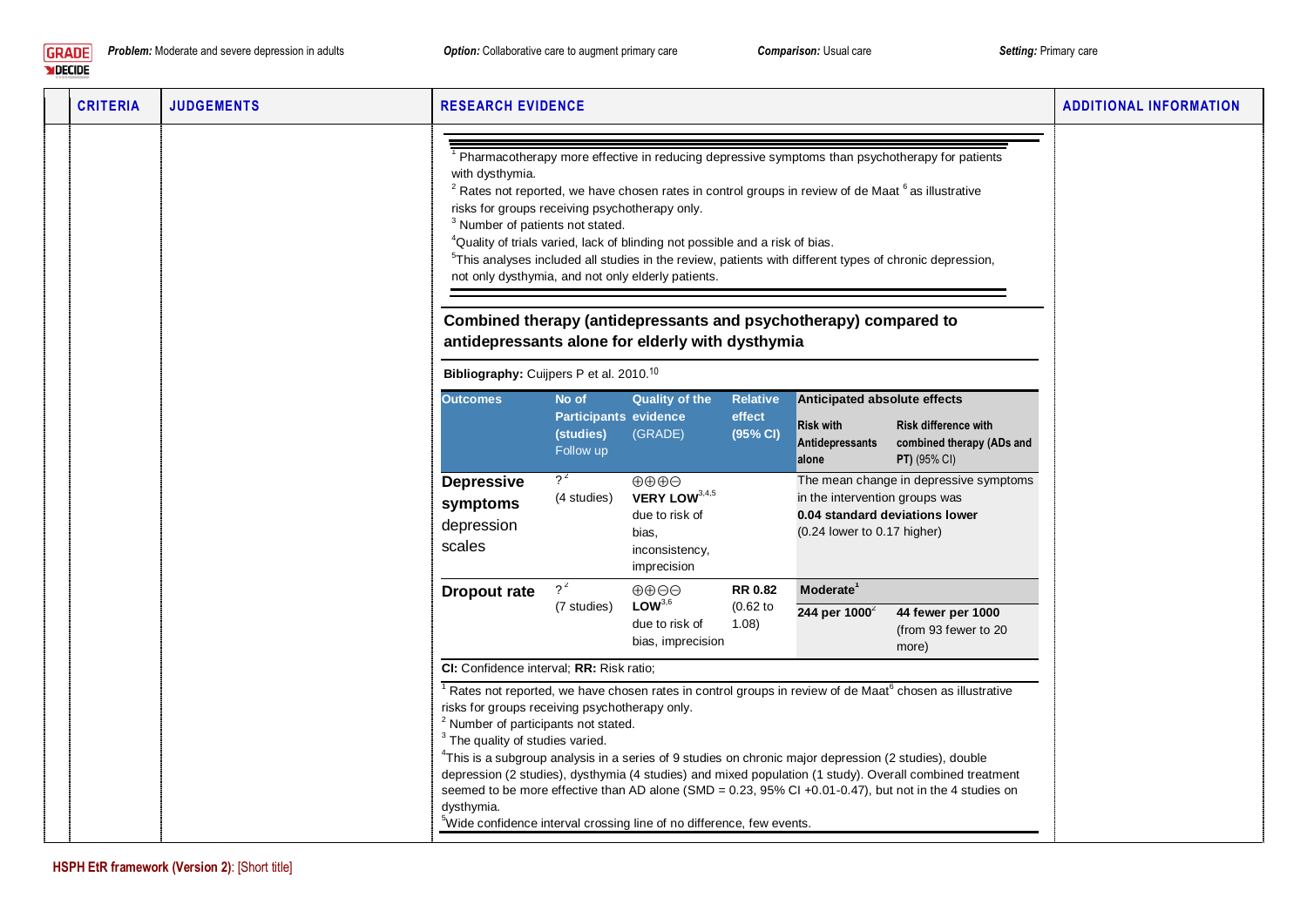

| <b>CRITERIA</b> | <b>JUDGEMENTS</b> | <b>RESEARCH EVIDENCE</b>                                                                                                                                                                                                    |                                 |                                                                                          |                             | <b>ADDITIONAL INFORMATION</b>                                                            |                                                                                                                                                                                                                                                                                                                                                                                                                                                                                                        |  |
|-----------------|-------------------|-----------------------------------------------------------------------------------------------------------------------------------------------------------------------------------------------------------------------------|---------------------------------|------------------------------------------------------------------------------------------|-----------------------------|------------------------------------------------------------------------------------------|--------------------------------------------------------------------------------------------------------------------------------------------------------------------------------------------------------------------------------------------------------------------------------------------------------------------------------------------------------------------------------------------------------------------------------------------------------------------------------------------------------|--|
|                 |                   |                                                                                                                                                                                                                             |                                 |                                                                                          |                             | dysthymia, and not only elderly patients, but we decided not to rate down.               | ${}^{6}$ This analyses included all studies in the review, patients with different types of chronic depression, not only                                                                                                                                                                                                                                                                                                                                                                               |  |
|                 |                   | psychotherapy alone for elderly with dysthymia                                                                                                                                                                              |                                 |                                                                                          |                             | Psychotherapy in combination with antidepressants compared to                            |                                                                                                                                                                                                                                                                                                                                                                                                                                                                                                        |  |
|                 |                   | Bibliography: Cuijpers P et al. 2010. <sup>10</sup>                                                                                                                                                                         |                                 |                                                                                          |                             |                                                                                          |                                                                                                                                                                                                                                                                                                                                                                                                                                                                                                        |  |
|                 |                   | <b>Outcomes</b>                                                                                                                                                                                                             | No of<br>(studies)<br>Follow up | <b>Quality of</b><br>Participants the evidence effect<br>(GRADE)                         | <b>Relative</b><br>(95% CI) | Anticipated absolute effects<br>Risk with<br>Psychotherapy alone in combination with     | Risk difference with Psychoterapy<br>antidepressants (95% CI)                                                                                                                                                                                                                                                                                                                                                                                                                                          |  |
|                 |                   | Depressive <sup>0</sup><br>symptoms <sup>(4 studies)</sup><br>Depression<br>scales                                                                                                                                          |                                 | $\oplus \oplus \ominus$<br>LOW <sup>3,4</sup><br>due to risk of<br>bias,<br>imprecision  |                             | intervention groups was<br>0.45 standard deviations higher<br>(0.20 to 0.70 higher)      | The mean change in depressive symptoms in the                                                                                                                                                                                                                                                                                                                                                                                                                                                          |  |
|                 |                   | <b>Dropout</b>                                                                                                                                                                                                              | $\pmb{0}$                       | $\oplus \oplus \oplus$                                                                   | <b>RR 1.10</b>              | Moderate <sup>1</sup>                                                                    |                                                                                                                                                                                                                                                                                                                                                                                                                                                                                                        |  |
|                 |                   | rate                                                                                                                                                                                                                        | (3 studies)                     | <b>VERY</b><br>$LOW^{3,5,6}$<br>due to risk of<br>bias,<br>inconsistency,<br>imprecision | (0.79)<br>1.52)             | 244 per $1000^2$                                                                         | 24 more per 1000<br>(from 51 fewer to 127 more)                                                                                                                                                                                                                                                                                                                                                                                                                                                        |  |
|                 |                   | CI: Confidence interval; RR: Risk ratio;                                                                                                                                                                                    |                                 |                                                                                          |                             |                                                                                          |                                                                                                                                                                                                                                                                                                                                                                                                                                                                                                        |  |
|                 |                   | risks for groups receiving psychotherapy only.<br><sup>2</sup> Number of patients not stated.<br><sup>3</sup> Quality of studies varied.<br>based on diagnosis.<br>patients. We decided not to rate down for this, however. |                                 |                                                                                          |                             | <sup>6</sup> Wide confidence interval, crossing line of no difference, few observations. | <sup>1</sup> Rates not reported, we have chosen rates in control groups in review of de Maat <sup>6</sup> chosen as illustrative<br><sup>4</sup> Four studies with different patient groups included in the analyses, not only elderly patients, and not only<br>patients with dysthymia, also patients with other form of chronic depression. Too few data to do subgroup<br><sup>5</sup> Studies on patients with all types of chronic depression included, not only dysthymia, and not only elderly |  |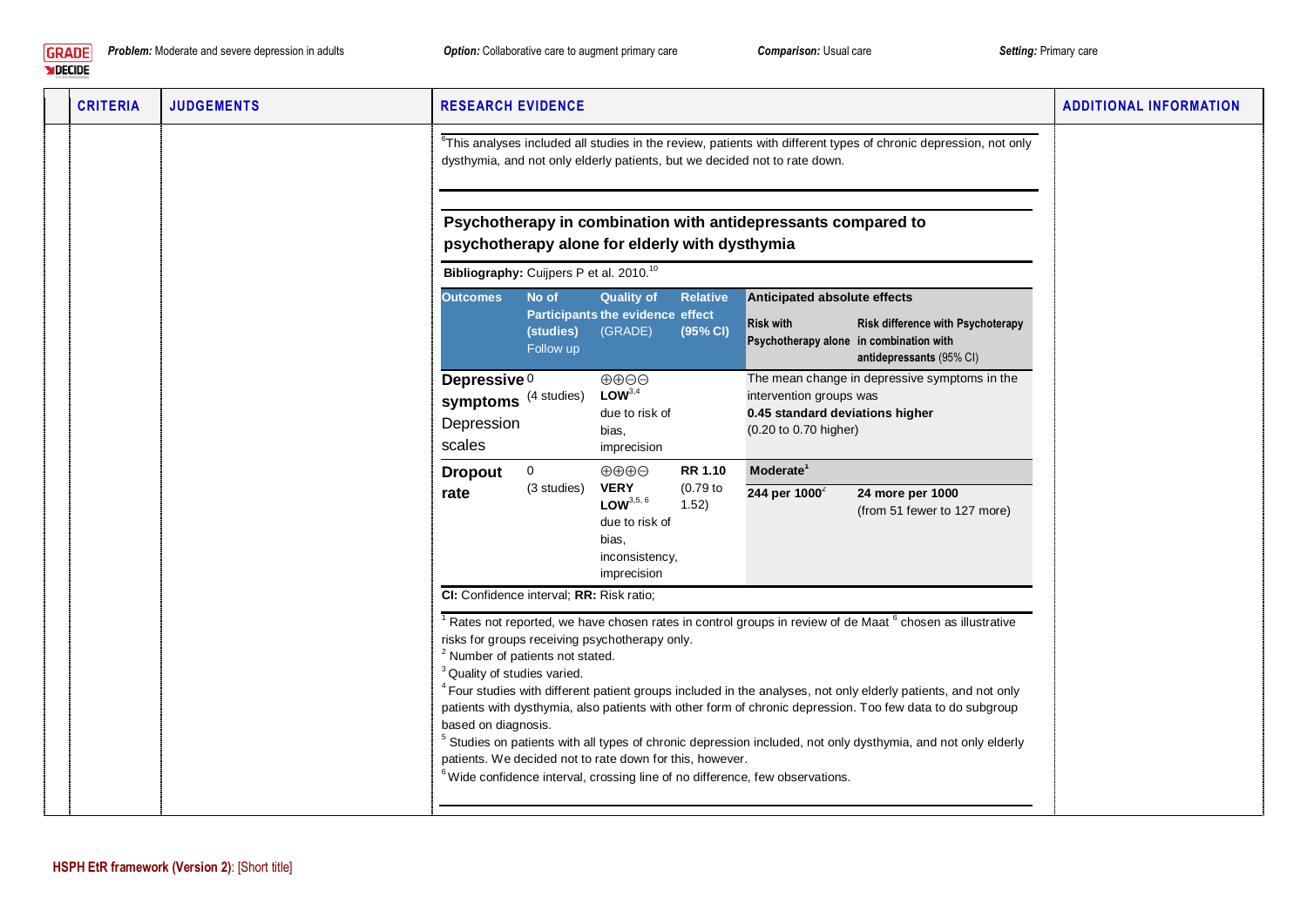

<span id="page-9-0"></span>

|        | <b>CRITERIA</b>                                                                        | <b>JUDGEMENTS</b>                                                                                                              | <b>RESEARCH EVIDENCE</b> | <b>ADDITIONAL INFORMATION</b> |
|--------|----------------------------------------------------------------------------------------|--------------------------------------------------------------------------------------------------------------------------------|--------------------------|-------------------------------|
| VALUES | <b>Are the</b><br>desirable<br>effects large<br>relative to<br>undesirable<br>effects? | Yes<br><b>Varies</b><br>Probably<br>Probably<br>No<br>Uncertain<br>Yes<br>No<br>$\Box$<br>X<br>$\Box$<br>$\Box$<br>$\Box$<br>n |                          |                               |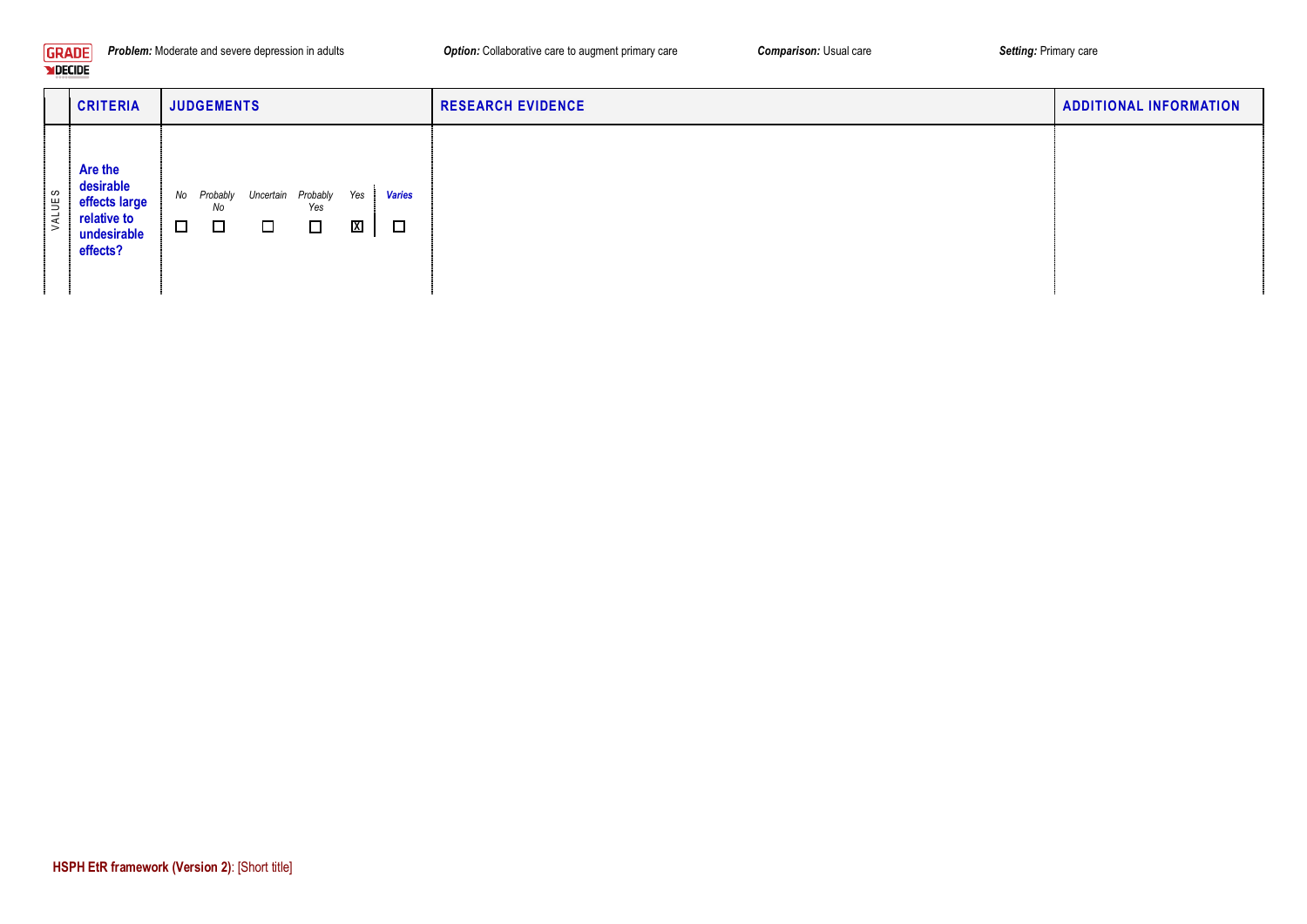

|               | <b>CRITERIA</b>                                                         | <b>JUDGEMENTS</b>                                                                                                                       | <b>RESEARCH EVIDENCE</b>                                                                                                                                                                                                                                                                                                                                                                                                                                                                                                                                                                                                                                                                                                                                                                                 | <b>ADDITIONAL INFORMATION</b>                                                                                                                                                                                                                                                                                                                                 |
|---------------|-------------------------------------------------------------------------|-----------------------------------------------------------------------------------------------------------------------------------------|----------------------------------------------------------------------------------------------------------------------------------------------------------------------------------------------------------------------------------------------------------------------------------------------------------------------------------------------------------------------------------------------------------------------------------------------------------------------------------------------------------------------------------------------------------------------------------------------------------------------------------------------------------------------------------------------------------------------------------------------------------------------------------------------------------|---------------------------------------------------------------------------------------------------------------------------------------------------------------------------------------------------------------------------------------------------------------------------------------------------------------------------------------------------------------|
| RESOURCE USE  | Are the<br><b>resources</b><br>required<br>small?                       | Probably<br>Yes<br><b>Varies</b><br>No<br>Probably<br>Uncertain<br>Yes<br>No<br>$\Box$<br>$\Box$<br>X<br>$\Box$<br>$\Box$<br>□          |                                                                                                                                                                                                                                                                                                                                                                                                                                                                                                                                                                                                                                                                                                                                                                                                          | Kostnadene for pasienten og familien antas å være relativt små. Utgifter<br>til medikamenter er i dag relativt små, mens utgifter til strukturert<br>psykologisk behandling er større. Hovedutfordringen kan være at det er<br>mangel på denne type tilbud, og at eldre med alvorlig depresjon har<br>vanskeligere for å få tilbudet enn yngre med depresjon. |
|               | Is the<br>incremental<br>cost small<br>relative to the<br>net benefits? | Probably<br>Probably<br>Yes<br><b>Varies</b><br>No<br>Uncertain<br>No<br>Yes<br>X<br>$\Box$<br>$\Box$<br>$\Box$<br>$\Box$<br>$\Box$     | Flere kosteffektivitetsanalyser har konkludert med at kombinasjonsbehandling er<br>effektivt ved alvorlig depresjon. Kostnadene for hver pasient som ble vellykket<br>behandlet ble i en engelsk studie beregnet til £ 4056 (95 % CI 1400 -18 300 £);<br>kostnaden per vunnet kvalitetsjusterte leveår var £ 5777 (95 % CI 1900-33 800 £)<br>for alvorlig depresjon (1). Kombinasjonsbehandling ble også vurdert å være<br>kostnadseffektiv i en japansk undersøkelse (2). I disse analysene er også<br>samfunnsmessige tap pga. redusert produktivitet ved sykefravær tatt med i<br>beregningen, slik at kostnadseffektiviteten vil være noe mindre blant eldre som ikke<br>lenger er i arbeid. Fortsatt antar vi imidlertid at kombinasjonsbehandlingen er<br>kostnadseffektiv ved alvorlig depresjon. |                                                                                                                                                                                                                                                                                                                                                               |
| EQUITY        | <b>What would</b><br>be the impact<br>on health<br>inequities?          | Reduced Varies<br>Probably<br>Increased Probably<br>Uncertain<br>reduced<br>increased<br>$\Box$<br>X<br>$\Box$<br>$\Box$<br>◻<br>$\Box$ | Vi har ingen dokumentasjon om mulige effecter på ulikheter.                                                                                                                                                                                                                                                                                                                                                                                                                                                                                                                                                                                                                                                                                                                                              |                                                                                                                                                                                                                                                                                                                                                               |
| ACCEPTABILITY | Is the option<br>acceptable<br>to key<br>stakeholders?                  | Yes<br>No<br>Probably<br>Uncertain<br>Probably<br><b>Varies</b><br>No<br>Yes<br>$\Box$<br>$\Box$<br>X<br>$\Box$<br>$\Box$<br>$\Box$     | Vi har lite solid dokumentasjon om hvilken behandling eldre med depresjon<br>foretrekker. Erfaringsmessig er både medikamentell og psykologisk behandling<br>akseptabelt for pasienter og familie.                                                                                                                                                                                                                                                                                                                                                                                                                                                                                                                                                                                                       |                                                                                                                                                                                                                                                                                                                                                               |
| FEASIBILITY   | Is the option<br>feasible to<br>implement?                              | Probably<br>No<br>Uncertain<br>Probably<br>Yes<br><b>Varies</b><br>No<br>Yes<br>X<br>$\Box$<br>$\Box$<br>$\Box$<br>$\Box$<br>□          |                                                                                                                                                                                                                                                                                                                                                                                                                                                                                                                                                                                                                                                                                                                                                                                                          | Det er mangel på tilbud om strukturert psykologisk behandling. Det bør<br>være mulig både å øke kompetansen blant fastleger, samt å sikre at<br>eldre med alvorlig depresjon kan få tilbud om psykologisk behandling i<br>spesialisthelsetjenesten om nødvendig.                                                                                              |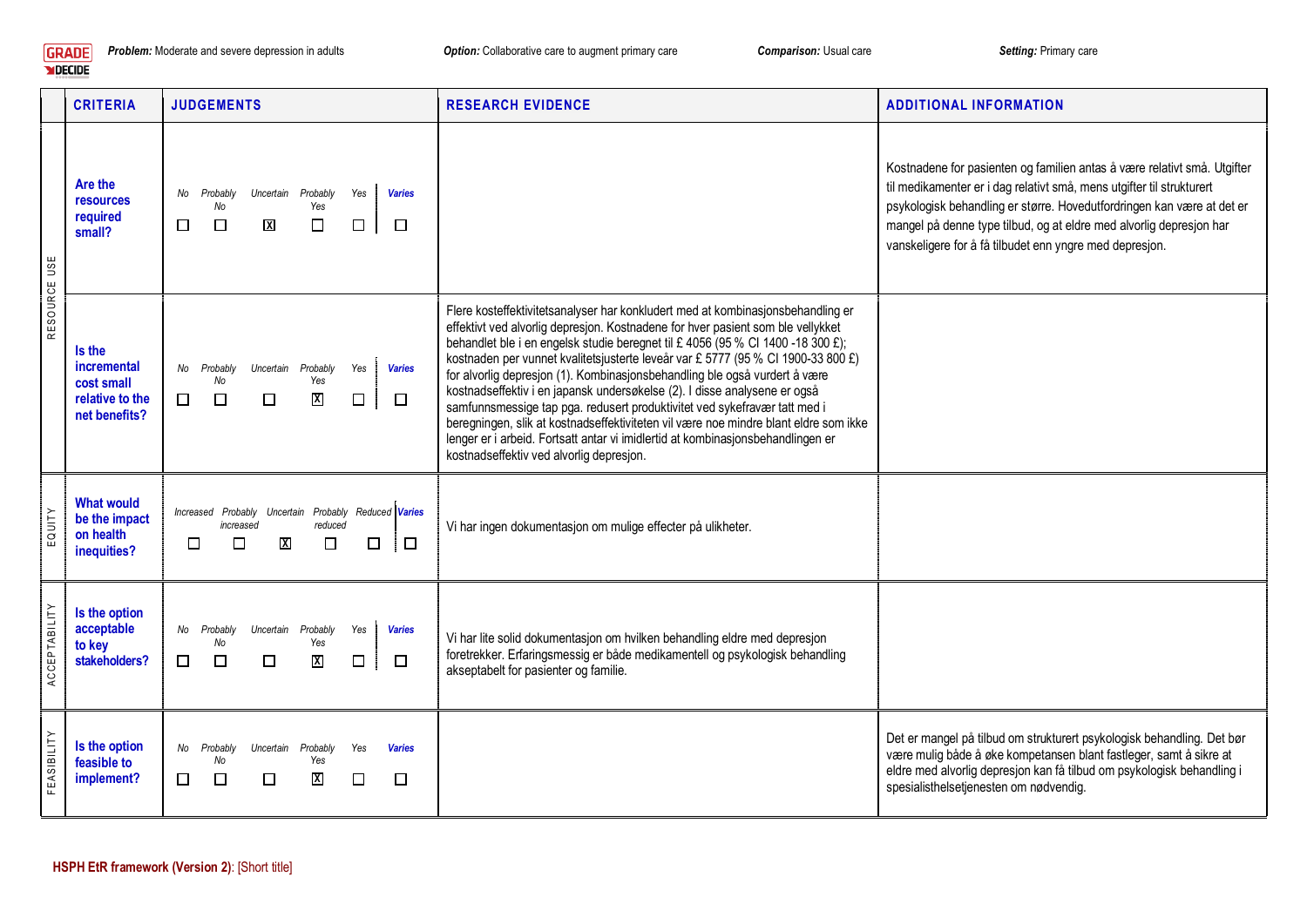

**Problem:** Moderate and severe depression in adults **Option:** Collaborative care to augment primary care **Comparison:** Usual care **Setting:** Primary care

**HSPH EtR framework (Version 2)**: [Short title]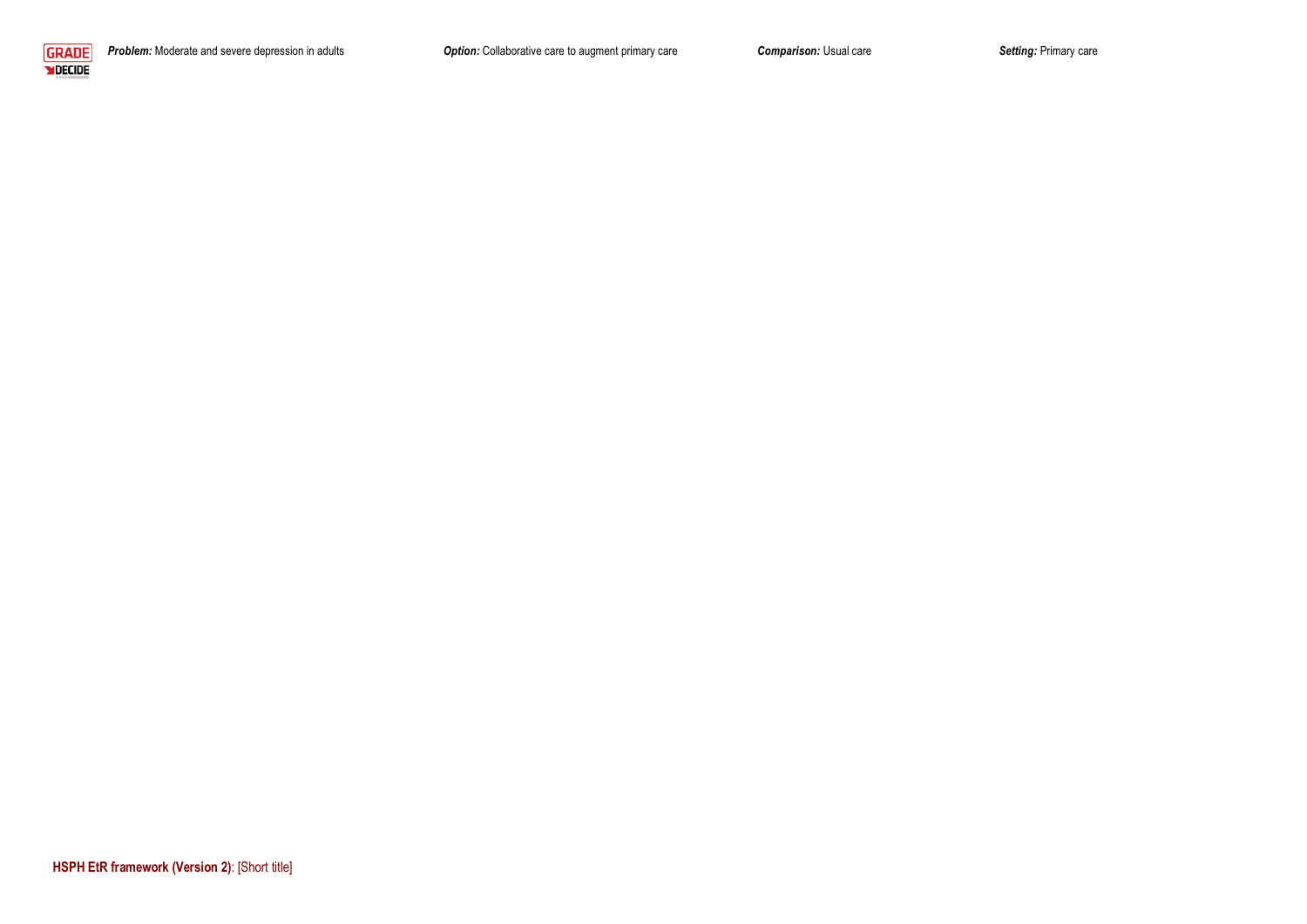<span id="page-12-2"></span><span id="page-12-1"></span><span id="page-12-0"></span>

| <b>GRADE</b><br><b>MDECIDE</b>                                                                                                                                                                                                                   | <b>Problem:</b> Moderate and severe depression in adults                                                                                                                                                                                | <b>Option:</b> Collaborative care to augment primary care                                                                                                                                                                                                                                                                                                                                                                                                                                       | Comparison: Usual care                                                                                                                                                                                                                                                                                                                                           |                                                                                             | Setting: Primary care                                                                      |  |  |  |  |
|--------------------------------------------------------------------------------------------------------------------------------------------------------------------------------------------------------------------------------------------------|-----------------------------------------------------------------------------------------------------------------------------------------------------------------------------------------------------------------------------------------|-------------------------------------------------------------------------------------------------------------------------------------------------------------------------------------------------------------------------------------------------------------------------------------------------------------------------------------------------------------------------------------------------------------------------------------------------------------------------------------------------|------------------------------------------------------------------------------------------------------------------------------------------------------------------------------------------------------------------------------------------------------------------------------------------------------------------------------------------------------------------|---------------------------------------------------------------------------------------------|--------------------------------------------------------------------------------------------|--|--|--|--|
| <b>Balance of consequences</b>                                                                                                                                                                                                                   | Undesirable consequences<br>clearly outweigh<br>desirable consequences<br>in most settings                                                                                                                                              | Undesirable consequences<br>probably outweigh<br>desirable consequences<br>in most settings                                                                                                                                                                                                                                                                                                                                                                                                     | The balance between<br>desirable and undesirable<br>consequences<br>is closely balanced or uncertain                                                                                                                                                                                                                                                             | Desirable consequences<br>probably outweigh<br>undesirable consequences<br>in most settings | Desirable consequences<br>clearly outweigh<br>undesirable consequences<br>in most settings |  |  |  |  |
|                                                                                                                                                                                                                                                  | $\Box$                                                                                                                                                                                                                                  | $\Box$                                                                                                                                                                                                                                                                                                                                                                                                                                                                                          | $\Box$                                                                                                                                                                                                                                                                                                                                                           | X                                                                                           | $\Box$                                                                                     |  |  |  |  |
| <b>Type of recommendation</b>                                                                                                                                                                                                                    |                                                                                                                                                                                                                                         | We recommend against the option                                                                                                                                                                                                                                                                                                                                                                                                                                                                 |                                                                                                                                                                                                                                                                                                                                                                  | We suggest considering the option                                                           | We recommend the option                                                                    |  |  |  |  |
|                                                                                                                                                                                                                                                  |                                                                                                                                                                                                                                         | $\Box$                                                                                                                                                                                                                                                                                                                                                                                                                                                                                          | $\Box$ Only in the context of rigorous research<br>$\Box$ Only with targeted monitoring and evaluation<br>$\Box$ Only in specific contexts                                                                                                                                                                                                                       |                                                                                             |                                                                                            |  |  |  |  |
| <b>Recommendation (text)</b>                                                                                                                                                                                                                     | Vi anbefaler:                                                                                                                                                                                                                           |                                                                                                                                                                                                                                                                                                                                                                                                                                                                                                 |                                                                                                                                                                                                                                                                                                                                                                  |                                                                                             |                                                                                            |  |  |  |  |
|                                                                                                                                                                                                                                                  | Behandling av pasienter med alvorlig depresjon, tilbakevendende depresjon, kronisk depresjon og dystymi                                                                                                                                 |                                                                                                                                                                                                                                                                                                                                                                                                                                                                                                 |                                                                                                                                                                                                                                                                                                                                                                  |                                                                                             |                                                                                            |  |  |  |  |
|                                                                                                                                                                                                                                                  | Fastleger bør tilby pasienter med alvorlig depresjon, tilbakevendende depresjon, kronisk depresjon og dystymi både antidepressiver og                                                                                                   |                                                                                                                                                                                                                                                                                                                                                                                                                                                                                                 |                                                                                                                                                                                                                                                                                                                                                                  |                                                                                             |                                                                                            |  |  |  |  |
|                                                                                                                                                                                                                                                  | psykoterapi/strukturert psykologisk behandling.                                                                                                                                                                                         |                                                                                                                                                                                                                                                                                                                                                                                                                                                                                                 |                                                                                                                                                                                                                                                                                                                                                                  |                                                                                             |                                                                                            |  |  |  |  |
|                                                                                                                                                                                                                                                  | Dersom fastlegen ikke selv har kompetanse til å gi psykoterapi, bør fastlegen henvise pasienten til helsepersonell som har slik kompetanse.<br>Kognitiv terapi, kognitiv atferdsterapi og interpersonlig terapi har best dokumentasjon. |                                                                                                                                                                                                                                                                                                                                                                                                                                                                                                 |                                                                                                                                                                                                                                                                                                                                                                  |                                                                                             |                                                                                            |  |  |  |  |
| <b>Justification</b>                                                                                                                                                                                                                             | alvorlig depresjon, kanskje også ved moderat depresjon.                                                                                                                                                                                 |                                                                                                                                                                                                                                                                                                                                                                                                                                                                                                 | Det er dokumentasjon av moderat til høy kvalitet på at kombinasjonsbehandling med antidepressiver og psykoterapi er mer effektivt enn en av behandlingene alene for å redusere<br>depresjonssymptomer og øke andelen som blir bra av sin depresjon. Det er mulig at frafall reduseres ved lang tids oppfølging. Kombinasjonsbehandlingen er kostnadseffektiv ved |                                                                                             |                                                                                            |  |  |  |  |
| <b>Implementation</b><br>considerations                                                                                                                                                                                                          |                                                                                                                                                                                                                                         | Utfordringen er å sikre tilgang til strukturert psykologisk behandling til alle eldre med alvorlig depresjon, samt pasienter med kronisk depresjon, tilbakevendende depresjon og<br>dystymi. Opplæring av fastleger i enkle prinsipper for kognitiv atferdsterapi eller interpersonlig terapi er viktig. Samtidig er det viktig at disse pasientene sikres tilbud i<br>spesialisthelsetjenesten (DPS og alderspsykiatri eller hos privatpraktiserende psykologer og psykiatere) ved henvisning. |                                                                                                                                                                                                                                                                                                                                                                  |                                                                                             |                                                                                            |  |  |  |  |
| <b>Monitoring and evaluation</b>                                                                                                                                                                                                                 | Monitorering og evaluering vil bli gjort i TICD prosjektet.                                                                                                                                                                             |                                                                                                                                                                                                                                                                                                                                                                                                                                                                                                 |                                                                                                                                                                                                                                                                                                                                                                  |                                                                                             |                                                                                            |  |  |  |  |
| Det er behov for mer forskning om effektene av kombinasjonsbehandling versus monoterapi spesielt ved dystymi. Det er også behov for mer informasjon om kostnadseffektivitet av<br><b>Research priorities</b><br>de ulike behandlingsmulighetene. |                                                                                                                                                                                                                                         |                                                                                                                                                                                                                                                                                                                                                                                                                                                                                                 |                                                                                                                                                                                                                                                                                                                                                                  |                                                                                             |                                                                                            |  |  |  |  |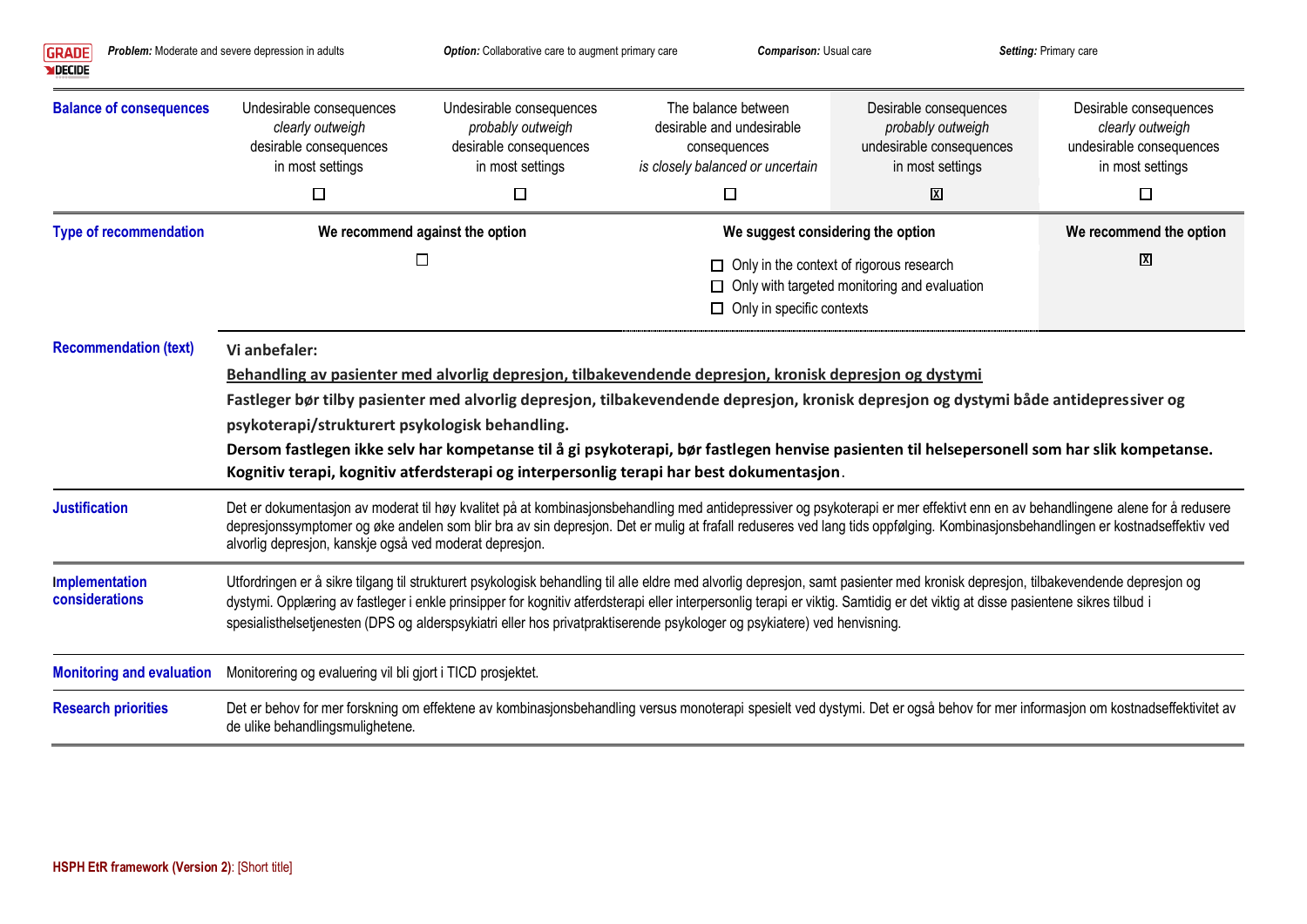

**Skal antidepressiver vs psykoterapi brukes ved alvorlig depresjon hos eldre, skal kombinasjon av antidepressiver og psykoterapier brukes vs antidepressiver alene, skal kombinasjon av antidepressiver og psykoterapi brukes vs psykoterapi alene**

### **Author(s): Flottorp, Aakhus**

**Date:** 2013-08-25

**Question:** Should antidepressants vs psychotherapy be used for depression in the elderly?

#### **Settings:**

Bibliography: Cuijpers et al. The efficacy of psychotherapy and pharmacotherapy in treating depressive and anxiety disorders: a meta-analysis of direct comparisons. World Psychiatry 2013. Pinquart et al. Treatments for later-life depressive conditions: a meta-analytic comparison of pharmacotherapy and psychotherapy. Am J Psychiatry 2006.

| <b>Quality assessment</b> |                                                                                         |                                    |               |                                         |                           |                         |                               | No of patients |                          | <b>Effect</b>                                 | Quality                                   | Importance      |
|---------------------------|-----------------------------------------------------------------------------------------|------------------------------------|---------------|-----------------------------------------|---------------------------|-------------------------|-------------------------------|----------------|--------------------------|-----------------------------------------------|-------------------------------------------|-----------------|
| No of<br>studies          | Design                                                                                  | <b>Risk of bias</b>                | Inconsistency | <b>Indirectness</b>                     | Imprecision               | Other<br>considerations | Antidepressants Psychotherapy |                | Relativel<br>(95%<br>CI) | <b>Absolute</b>                               |                                           |                 |
|                           | Depressive symptoms (measured with: Depression scale; Better indicated by lower values) |                                    |               |                                         |                           |                         |                               |                |                          |                                               |                                           |                 |
| 67                        | randomised<br>rials:                                                                    | no serious risk serious<br>of bias |               | no serious<br>indirectness <sup>2</sup> | no serious<br>imprecision | none                    | $3142^3$                      | $2853^{4}$     |                          | SMD 0.02 higher (0.1 lower<br>to 0.13 higher) | $\oplus \oplus \oplus$<br><b>MODERATE</b> | <b>CRITICAL</b> |

<sup>1</sup> Both clinical and statistical heterogeneity: studies on depression and anxiety in all adults, not only elderly. 40 studies on depression, 27 on anxiety.

 $^2$  The 67 studies were on both depression and anxiety, and not only with elderly, But subgroup analysis of 39 studies on MDD showed similar results as all studies.

<sup>3</sup> pharmacotherapy

4 psychotherapy

**Author(s):** Flottorp, Aakhus

**Date:** 2013-08-25

**Question:** Should antidepressants in combination with psychotherapy vs antidepressants alone be used for elderly patients with depression?

#### **Settings:**

Bibliography: Cuijpers et al. Adding psychotherapy to pharmacotherapy in the treatment of depressive disorders in adults: a meta-analysis. J Clin Psychiatry 2009. Pampallona et al. Combined pharmacotherapy and psychological treatment for depression: a systematic review. Arch Gen Psychiatry 2004.

| <b>Quality assessment</b> |                                                                                      |                               |                             |                            |                           | No of patients                 |                                                         |                          | <b>Effect</b>        |                                                  | <b>Importance</b>   |          |
|---------------------------|--------------------------------------------------------------------------------------|-------------------------------|-----------------------------|----------------------------|---------------------------|--------------------------------|---------------------------------------------------------|--------------------------|----------------------|--------------------------------------------------|---------------------|----------|
| No of<br>studies          | Design                                                                               | <b>Risk of</b><br><b>bias</b> | Inconsistency               | <b>Indirectness</b>        | <b>Imprecision</b>        | <b>Other</b><br>considerations | Antidepressants in<br>combination with<br>psychotherapy | Antidepressants<br>alone | Relative<br>(95% CI) | <b>Absolute</b>                                  |                     |          |
|                           | Symptom change (measured with: Depression scales; Better indicated by higher values) |                               |                             |                            |                           |                                |                                                         |                          |                      |                                                  |                     |          |
| $25^1$                    | randomised<br>trials                                                                 | serious <sup>2</sup>          | no serious<br>inconsistency | no serious<br>indirectness | no serious<br>imprecision | none                           | 10818                                                   | 1018                     |                      | SMD 0.31 higher<br>(0.2 to 0.43 higher) MODERATE | $\oplus$ $\oplus$ O | CRITICAL |

**HSPH EtR framework (Version 2): [Short title]**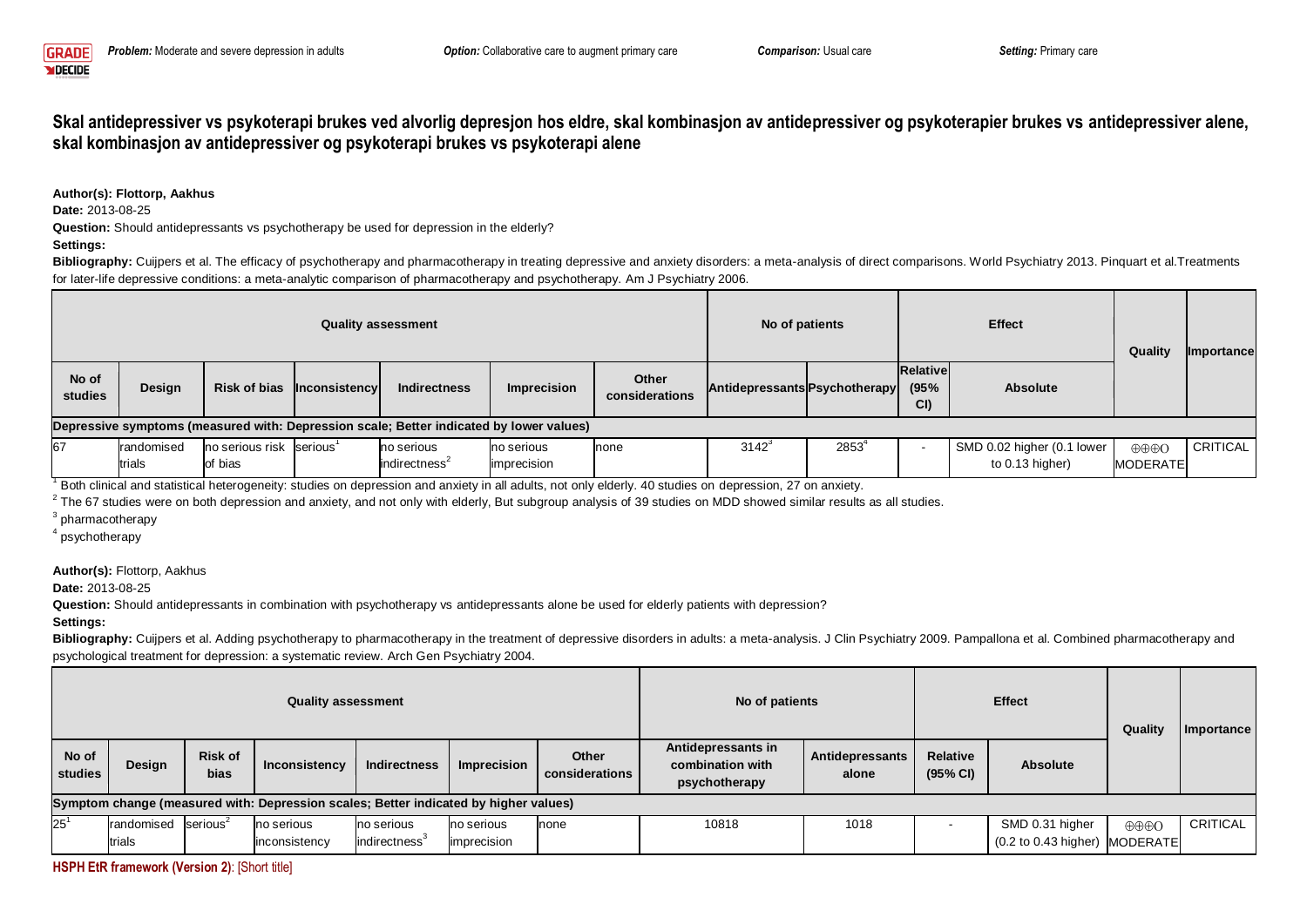

| <b>Dropout rate</b>                       |                          |                      |                                                       |              |                       |      |       |                     |                          |                                             |                        |                  |
|-------------------------------------------|--------------------------|----------------------|-------------------------------------------------------|--------------|-----------------------|------|-------|---------------------|--------------------------|---------------------------------------------|------------------------|------------------|
| $19^1$                                    | randomised               | serious <sup>2</sup> | no serious                                            | no serious   | no serious            | none |       | 0%                  | OR 0.65                  |                                             | $\oplus \oplus \oplus$ | <b>IMPORTANT</b> |
|                                           | trials                   |                      | inconsistency                                         | indirectness | imprecision           |      |       |                     | $(0.5 \text{ to } 0.83)$ |                                             | <b>MODERATE</b>        |                  |
| Response rate (follow-up median 12 weeks) |                          |                      |                                                       |              |                       |      |       |                     |                          |                                             |                        |                  |
| $16^{5}$                                  | randomised               | no serious           | no serious                                            | no serious   | no serious            | none | 0/932 | $24\%$ <sup>6</sup> | OR 1.86                  | 130 more per 1000                           | $\oplus\oplus\oplus$   | <b>CRITICAL</b>  |
|                                           | trials                   | risk of bias         | inconsistency                                         | indirectness | imprecision           |      | (0%)  |                     | $(1.38$ to               | (from 64 more to 203)                       | <b>HIGH</b>            |                  |
|                                           |                          |                      |                                                       |              |                       |      |       |                     | 2.52)                    | more)                                       |                        |                  |
|                                           |                          |                      | Dropout rates all studies (follow-up median 12 weeks) |              |                       |      |       |                     |                          |                                             |                        |                  |
| $16^{5}$                                  | randomised               | no serious           | no serious                                            | no serious   | serious'              | none |       | $25\%$ <sup>8</sup> | OR 0.86                  | 27 fewer per 1000                           | $\oplus \oplus \oplus$ | <b>IMPORTANT</b> |
|                                           | trials                   | risk of bias         | inconsistency                                         | indirectness |                       |      |       |                     |                          | (0.6 to 1.24) (from 83 fewer to 42 MODERATE |                        |                  |
|                                           |                          |                      |                                                       |              |                       |      |       |                     |                          | more)                                       |                        |                  |
|                                           |                          |                      | Dropout rates <12 weeks (follow-up x-12 weeks)        |              |                       |      |       |                     |                          |                                             |                        |                  |
|                                           | randomised               | no serious           | no serious                                            | no serious   | serious ${}^{\prime}$ | none |       | $25\%$              | OR 1.11                  |                                             | $\oplus \oplus \oplus$ | <b>IMPORTANT</b> |
|                                           | trials                   | risk of bias         | inconsistency                                         | indirectness |                       |      |       |                     | $(0.71$ to               |                                             | <b>MODERATE</b>        |                  |
|                                           |                          |                      |                                                       |              |                       |      |       |                     | 1.74)                    |                                             |                        |                  |
|                                           | Dropout rates > 12 weeks |                      |                                                       |              |                       |      |       |                     |                          |                                             |                        |                  |
|                                           | randomised               | no serious           | no serious                                            | no serious   | no serious            | none |       | $25\%$              | OR 0.59                  | 86 fewer per 1000                           | $\oplus \oplus \oplus$ | <b>IMPORTANT</b> |
|                                           | trials                   | risk of bias         | inconsistency                                         | indirectness | imprecision           |      |       |                     | $(0.39)$ to              | (from 23 fewer to                           | <b>HIGH</b>            |                  |
|                                           |                          |                      |                                                       |              |                       |      |       |                     | (0.88)                   | 135 fewer $)^4$                             |                        |                  |

<sup>1</sup> Cuijpers 2009: Adding psychotherapy to pharmacotherapy in the treatment of depressive disorders in adults: A meta-analysis.

 $^2$  Blinding of patients and not possible. Methodological quality of several of the included studies not optimal.

<sup>3</sup> Studies on adults with depression, not only older adults with severe depression. Subgroup analysis did not find significant differences in effect size based on patient groups, however, except for lower effect sized in patients with dysthymia.

<sup>4</sup> Dropout rate in control or intervention groups not stated.

<sup>5</sup> Pampallona Arch Gen Psych 2004

 $6$  Response rate not stated in review, 24% in control group in systematic review by Gensichen 2006.

<sup>7</sup> Wide confidence interval

<sup>8</sup> No absolute numbers or data on dropout rates given in review. Control group in systematic review of de Maat et al used here

#### **Author(s): Flottorp, Aakhus**

**Date:** 2013-08-25

**Question:** Should Antidepressants combined with psychotherapy vs psychotherapy alone be used for elderly patients with depression?

**Settings:** primary care

**Bibliography:** de Maat et al. Relative efficacy of psychotherapy and combined therapy in the treatment of depression: a meta-analysis. Eur Psychiatry 2007.

| <b>Quality assessment</b> |        |                        |               |              |             |                         | No of patients                                    |                        | <b>Effect</b>        |                 | Quality | Importance |
|---------------------------|--------|------------------------|---------------|--------------|-------------|-------------------------|---------------------------------------------------|------------------------|----------------------|-----------------|---------|------------|
| No of<br>studies          | Design | <b>Risk of</b><br>bias | Inconsistency | Indirectness | Imprecision | Other<br>considerations | Antidepressants<br>combined with<br>psychotherapy | Psychotherapy<br>alone | Relative<br>(95% CI) | <b>Absolute</b> |         |            |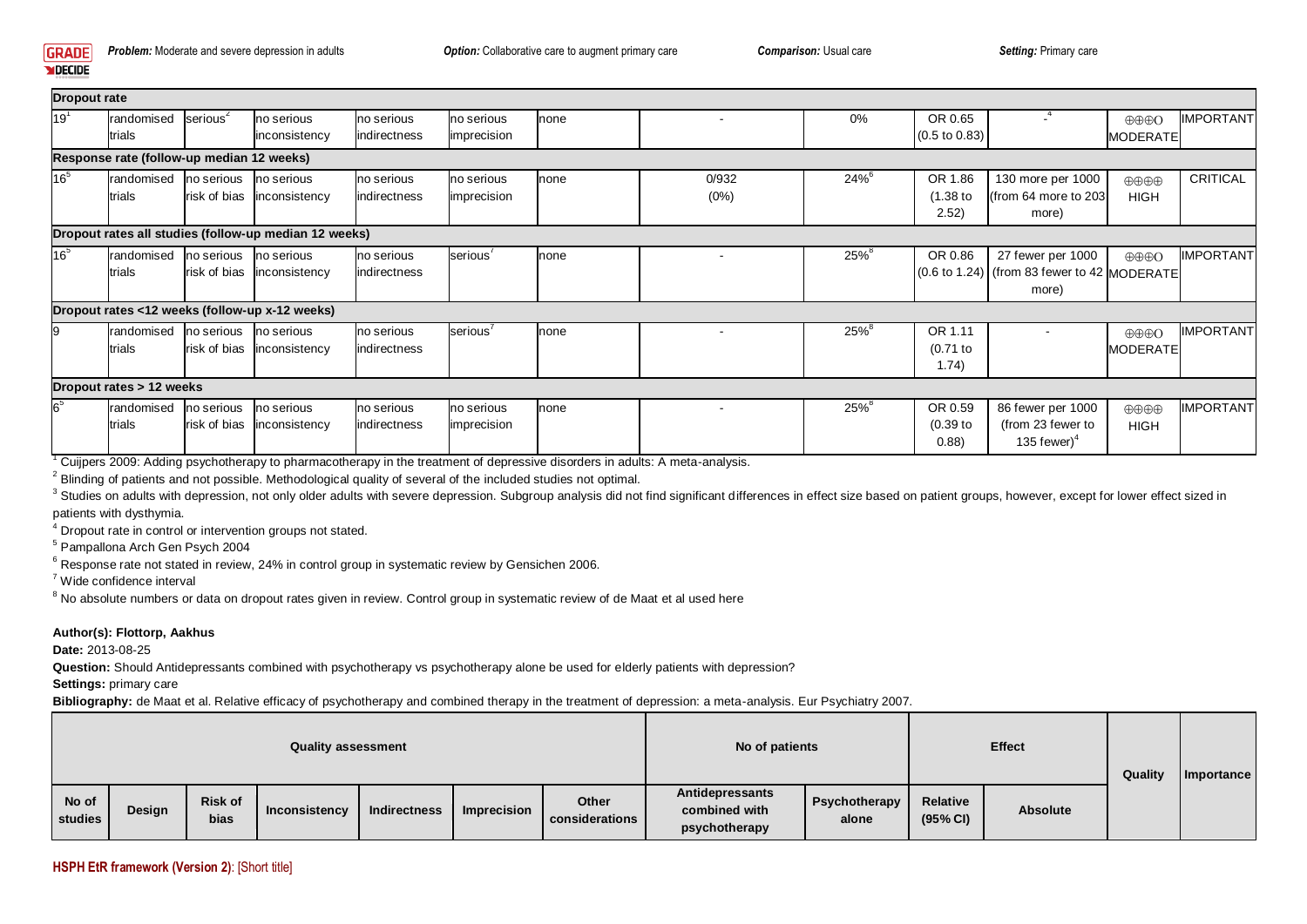

| Dropout rate (follow-up 8-20 weeks) |                           |                            |              |                      |      |            |            |          |                                                         |                        |                  |
|-------------------------------------|---------------------------|----------------------------|--------------|----------------------|------|------------|------------|----------|---------------------------------------------------------|------------------------|------------------|
| randomised                          | no serious                | no serious                 | no serious   | serious <sup>2</sup> | none | 112/444    | 112/459    | RR 1.03  | 7 more per 1000                                         | $\oplus$ $\oplus$ O    | <b>IMPORTANT</b> |
| trials                              |                           | risk of bias inconsistency | indirectness |                      |      | $(25.2\%)$ | $(24.4\%)$ |          | $(0.82 \text{ to } 1.3)$ (from 44 fewer to 73 MODERATE) |                        |                  |
|                                     |                           |                            |              |                      |      |            |            |          | more)                                                   |                        |                  |
| Remission (follow-up 8-20 weeks)    |                           |                            |              |                      |      |            |            |          |                                                         |                        |                  |
|                                     |                           |                            |              |                      |      |            |            |          |                                                         |                        |                  |
| randomised                          | no serious                | no serious                 | no serious   | no serious           | none | 202/444    | 158/459    | RR 1.32  | 110 more per 1000                                       | $\oplus \oplus \oplus$ |                  |
| trials                              | risk of bias <sup>1</sup> | inconsistency              | indirectness | imprecision          |      | $(45.5\%)$ | $(34.4\%)$ | (1.12 to | (from 41 more to 193                                    | <b>HIGH</b>            |                  |

 $1$  Risk of bias in included studies not reported, but we chose not to grade down.

 $2$  Wide CI, crossing 1 (line of no difference)

(Return to framework)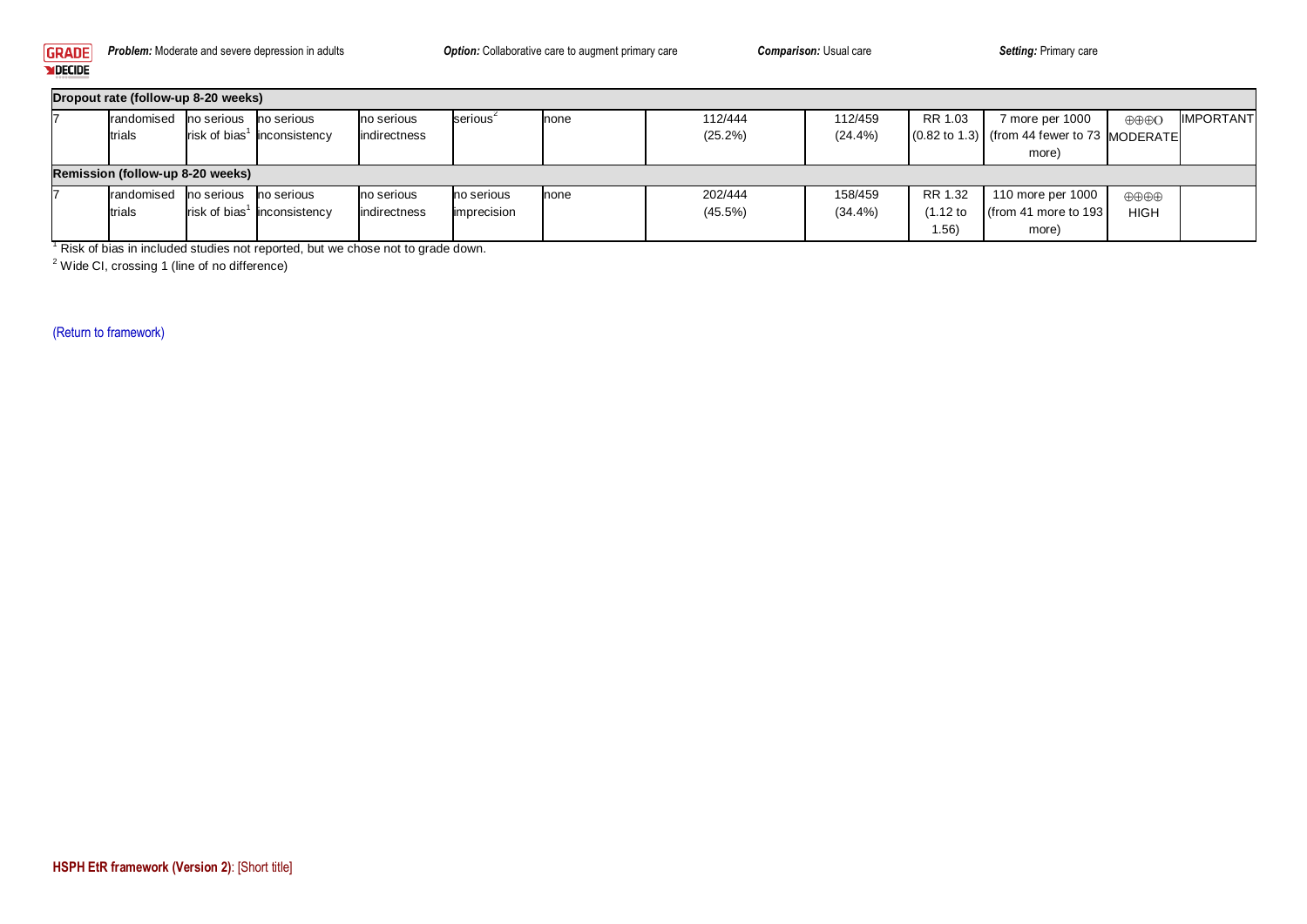

 $\overline{a}$ 

## **References**

 $1$  Cuijpers et al. The efficacy of psychotherapy and pharmacotherapy in treating depressive and anxiety disorders: a meta-analysis of direct comparisons. World Psychiatry 2013

<sup>2</sup> Pinquart M et al. Treatments for later-life depressive conditions: a meta-analytic comparison of pharmacotherapy and psychotherapy. Am J Psychiatry 2006;163:1493-501.

 $3$  Coupland C et al. Antidepressant use and risk of adverse outcomes in older people: population based cohort study. BMJ 2011;345:d4551

4 Cuijpers P, Dekker J, Hollon SD, Andersson G. Adding psychotherapy to pharmacotherapy in the treatment of depressive disorders in adults: a meta-analysis. J Clin Psychiatry 2009;70:1219-29.

5 Pampallona S, Bollini P, Tibaldi G, Kupelnick B, Munizza C. Combined pharmacotherapy and psychological treatment for depression: a systematic review. Arch Gen Psychiatry 2004;61:714-9.

6 de Maat SM, Dekker J, Schoevers RA, de JF. Relative efficacy of psychotherapy and combined therapy in the treatment of depression: a meta-analysis. Eur Psychiatry 2007;22:1-8.

7 Gensichen J, Beyer M, Muth C, Gerlach FM, Von KM, Ormel J. Case management to improve major depression in primary health care: a systematic review. Psychol Med 2006;36:7-14.

8 Spijker J et al. Psychotherapy, antidepressants, and their combination for chronic major depressive disorder: a systematic review. Can J Psychiatry 2013;58:386-92.

9 Keller et al. A comparison of nefazodone, the cognitive behavioral-analysis system of psychotherapy, and their combination for the treatment of chronic depression. N Engl J Med 2000;342:1462-70.

10 Cuijpers P et al. Psychotherapy for chronic major depression and dysthymia: a meta-analysis. Clin Psychol Rev 2010;30:51-62.